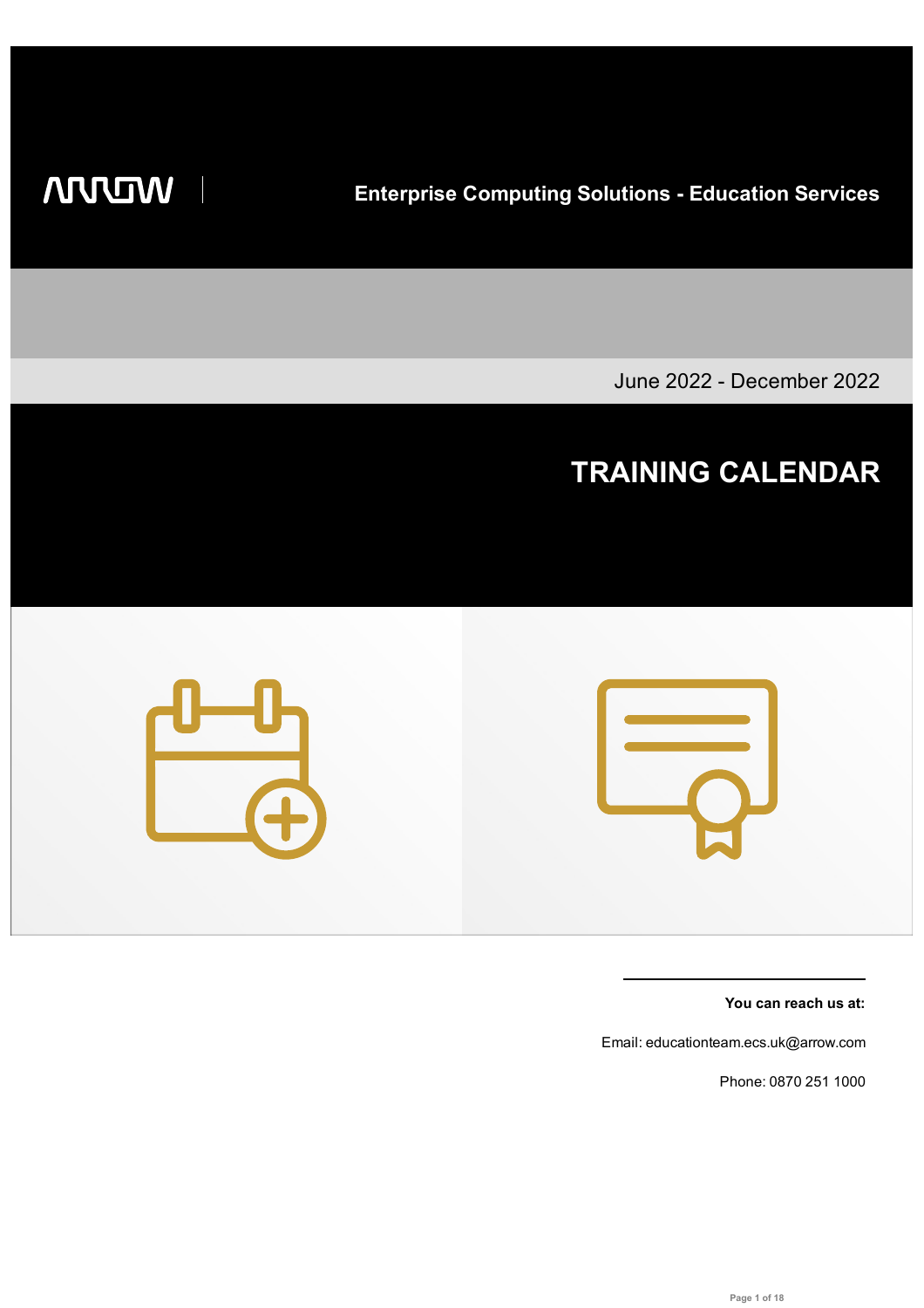## **Your Search:**

**Country** UK

**Location** Virtual Classroom

## **Vendor**

Amazon Web Services,Check Point,Citrix,DevOps Institute,F5 Networks,IBM,Juniper,Microsoft,NetApp,SOPHOS,Splunk,Symantec,Veeam,Veritas,VMware

| <b>VMware</b>                                                      |                             |                    |              |                          |              |     |                          |            |                                 |            |
|--------------------------------------------------------------------|-----------------------------|--------------------|--------------|--------------------------|--------------|-----|--------------------------|------------|---------------------------------|------------|
|                                                                    | Location                    | <b>Duration</b>    | <b>Price</b> | Code                     | Jun          | Jul | Aug                      | <b>Sep</b> | Oct                             | <b>Nov</b> |
| VMware Horizon 8: Deploy and Manage                                |                             | $5 \text{ day}(s)$ | 3230.00      | VMW HD<br>M8             | 28           |     |                          |            | $\overline{\phantom{a}}$        | ٠          |
|                                                                    | Virtual<br>Classroom        | $5 \text{ day}(s)$ | 3230.00      | VMW HD<br>M <sub>8</sub> |              |     |                          | 12         |                                 | 21         |
|                                                                    | London -<br>Dowgate<br>Hill | $0 \text{ day}(s)$ | 3230.00      | VMW HD<br>M <sub>8</sub> |              |     |                          | 12         |                                 | 21         |
| VMware vSphere: Install, Configure, Manage [V7]                    |                             | $5 \text{ day}(s)$ | 3230.00      | VMW_VSI<br>CM7           | 28           |     |                          |            | $\overline{\phantom{a}}$        | ٠          |
|                                                                    | Virtual<br>Classroom        | $5 \text{ day}(s)$ | 3230.00      | VMW_VSI<br>CM7           |              | 18  | 15                       | 26         | 24                              | 21         |
|                                                                    | London -<br>Dowgate<br>Hill | $0 \text{ day}(s)$ | 3230.00      | VMW_VSI<br>CM7           |              | 18  | 15                       | 26         | 24                              | 21         |
| VMware vSphere: Advanced Administration<br>Workshop [V7]           | London -<br>Dowgate<br>Hill | $0 \text{ day}(s)$ | 3520.00      | VMW_VS<br>AAW7           |              | 18  |                          |            | 17                              | ٠          |
|                                                                    | Virtual<br>Classroom        | $5 \text{ day}(s)$ | 3520.00      | VMW VS<br>AAW7           |              | 18  |                          |            | 17                              | ×,         |
| VMware vSphere: Fast Track [V7]                                    | Virtual<br>Classroom        | $5 \text{ day}(s)$ | 4800.00      | VMW_VSF<br>T7            |              | 25  |                          | 05         | $\centering \label{eq:reduced}$ | 07         |
|                                                                    | London -<br>Dowgate<br>Hill | $0 \text{ day}(s)$ | 4800.00      | VMW_VSF<br>T7            |              | 25  |                          | 05         |                                 | 07         |
| VMware vSphere: Design [V7]                                        | Virtual<br>Classroom        | $3 \text{ day}(s)$ | 1920.00      | VMW_VS<br>D7             |              |     |                          | 20         |                                 | 15         |
|                                                                    | London -<br>Dowgate<br>Hill | $0 \text{ day}(s)$ | 1920.00      | VMW_VS<br>D7             |              |     |                          | 20         |                                 | 15         |
| VMware vSphere with Tanzu: Deploy and Manage<br>[ <sub>Y</sub> ]   | Virtual<br>Classroom        | $3 \text{ day}(s)$ | 1920.00      | VMW_VS<br>KDM7           |              |     |                          | 27         |                                 | 28         |
|                                                                    | London -<br>Dowgate<br>Hill | $0 \text{ day}(s)$ | 1920.00      | VMW VS<br>KDM7           |              |     |                          | 27         |                                 | 28         |
| VMware Data Center Virtualization: Core Technical<br><b>Skills</b> | Virtual<br>Classroom        | $4 \text{ day}(s)$ | 2560.00      | VMW_DC<br><b>VCTS</b>    |              |     |                          |            | 03                              | ٠          |
|                                                                    | London -<br>Dowgate<br>Hill | $0 \text{ day}(s)$ | 2560.00      | VMW_DC<br><b>VCTS</b>    |              |     |                          |            | 03                              |            |
| VMware Tanzu Kubernetes Grid: Install,<br>Configure, Manage [V1.3] | London -<br>Dowgate<br>Hill | $2 \text{ day}(s)$ | 1940.00      | VMW_TK<br>GICM13         |              |     |                          |            | 13                              |            |
|                                                                    | Virtual<br>Classroom        | $2 \text{ day}(s)$ | 1940.00      | VMW_TK<br>GICM13         |              |     |                          |            | 13                              |            |
| <b>IBM</b>                                                         |                             |                    |              |                          |              |     |                          |            |                                 |            |
|                                                                    | Location                    | <b>Duration</b>    | Price        | Code                     | Jun          | Jul | Aug                      | Sep        | Oct                             | <b>Nov</b> |
| An Introduction to the z/OS Environment                            |                             | $2 \text{ day}(s)$ | 480.00       | ZL1_ES05                 | 28           | ٠   | $\overline{\phantom{a}}$ | ٠          | $\overline{\phantom{a}}$        | ×,         |
|                                                                    | London -<br>Dowgate<br>Hill | $2 \text{ day}(s)$ | 1300.00      | ZL1_ES05                 | $\centerdot$ |     |                          |            | 03                              |            |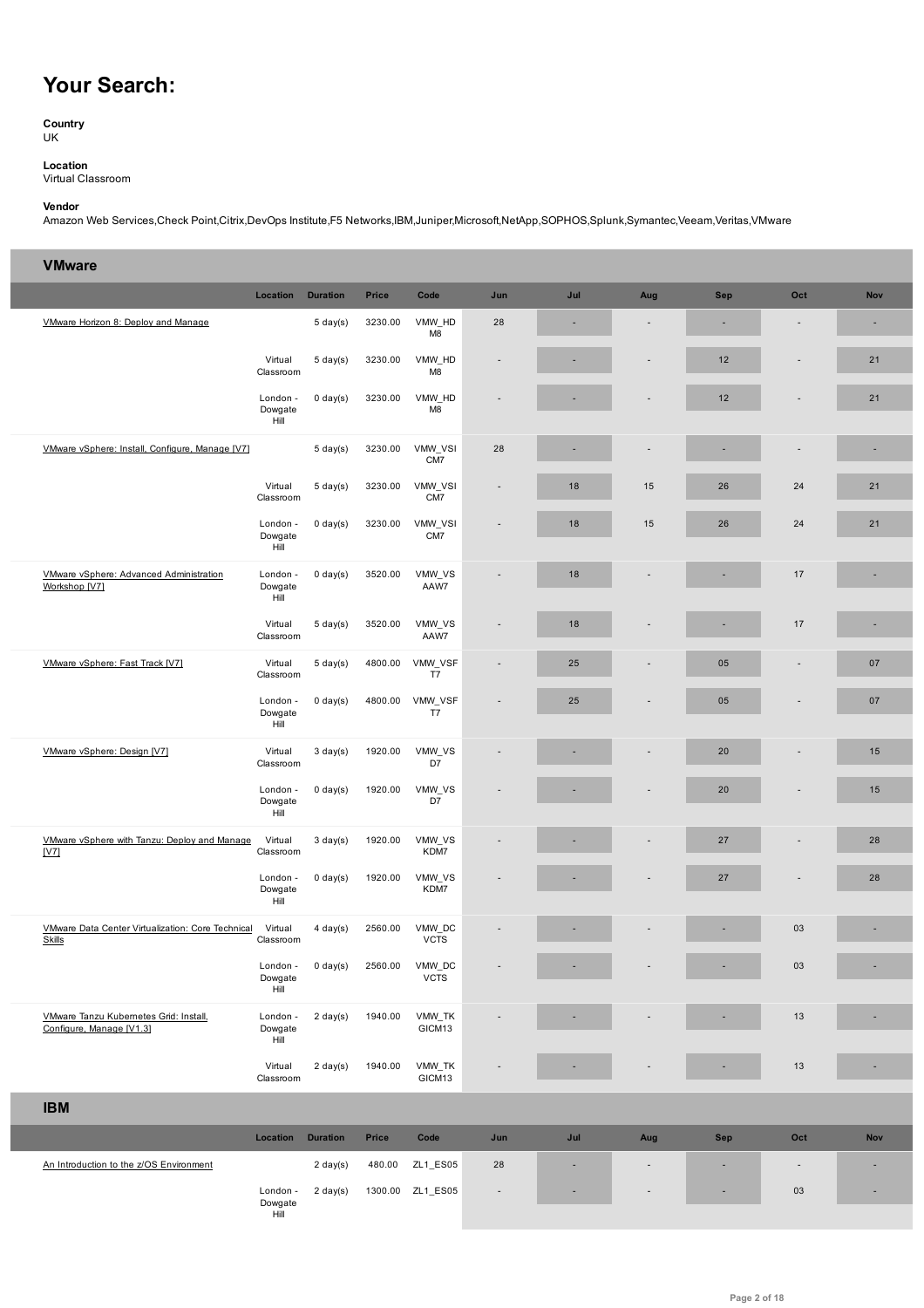| IBM QRadar SIEM Advanced Topics                                            | Virtual<br>Classroom        | $2 \text{ day}(s)$ | 1300.00 | ZL1_BQ2<br>04             |                          | 07 | 08 |    | 17 |
|----------------------------------------------------------------------------|-----------------------------|--------------------|---------|---------------------------|--------------------------|----|----|----|----|
|                                                                            | London -<br>Dowgate<br>Hill | $2 \text{ day}(s)$ | 1300.00 | ZL1 BQ2<br>04             |                          |    | 08 |    | 17 |
| <b>IMS Database Application Programming</b>                                | London -<br>Dowgate<br>Hill | $3 \text{ day}(s)$ | 1950.00 | ZL1_CM1<br>$\overline{7}$ |                          | 11 |    |    |    |
|                                                                            | Virtual<br>Classroom        | $3 \text{ day}(s)$ | 1950.00 | ZL1_CM1<br>$\overline{7}$ |                          | 11 |    |    |    |
| <b>IMS Diagnostic Approaches</b>                                           | London -<br>Dowgate<br>Hill | $3 \text{ day}(s)$ | 1950.00 | ZL1 CM6<br>60             |                          | 11 |    |    | ٠  |
|                                                                            | Virtual<br>Classroom        | $3 \text{ day}(s)$ | 1950.00 | ZL1 CM6<br>60             | $\overline{a}$           | 11 |    |    |    |
| IBM Tivoli Network Manager IP Edition 4.2<br>Operations and Administration | London -<br>Dowgate<br>Hill | $5 \text{ day}(s)$ | 3250.00 | ZL1 TN32<br>5             |                          | 11 |    | 10 |    |
|                                                                            | Virtual<br>Classroom        | $5 \text{ day}(s)$ | 3250.00 | ZL1_TN32<br>5             | $\overline{a}$           | 11 |    | 10 |    |
| IBM Rational DOORS® 9.6 - Introduction                                     | London -<br>Dowgate<br>Hill | $1$ day(s)         | 650.00  | ZL1_U4R<br><b>DI96G</b>   | ÷                        | 11 |    | 17 | ×  |
|                                                                            | Virtual<br>Classroom        | 1 day(s)           | 650.00  | ZL1_U4R<br><b>DI96G</b>   |                          | 11 |    | 17 |    |
| IBM Requirements Management DOORS 9.7<br>(DOORS Classic) - Introduction    | London -<br>Dowgate<br>Hill | $1$ day(s)         | 650.00  | ZL1 U4ZD<br>197           |                          | 11 |    | 17 |    |
|                                                                            | Virtual<br>Classroom        | $1$ day(s)         | 650.00  | ZL1_U4ZD<br>197           |                          | 11 |    | 17 |    |
| Fundamentals of IBM MQ                                                     | Virtual<br>Classroom        | $1$ day(s)         | 650.00  | ZL1_WM1<br>57             | $\overline{a}$           | 11 |    |    | ×  |
| IBM Rational DOORS® 9.6 - Advanced                                         | London -<br>Dowgate<br>Hill | 1 day $(s)$        | 650.00  | ZL1_U4R<br><b>DA96G</b>   | ٠                        | 12 |    | 18 | ×  |
|                                                                            | Virtual<br>Classroom        | 1 day $(s)$        | 650.00  | ZL1_U4R<br><b>DA96G</b>   | $\overline{\phantom{a}}$ | 12 |    | 18 | ٠  |
| IBM Requirements Management DOORS 9.7<br>(DOORS Classic) - Advanced        | London -<br>Dowgate<br>Hill | $1$ day(s)         | 650.00  | ZL1_U4ZD<br>A97           |                          | 12 |    | 18 | ٠  |
|                                                                            | Virtual<br>Classroom        | 1 day(s)           | 650.00  | ZL1_U4ZD<br>A97           |                          | 12 |    | 18 | ×, |
| IBM Rational DOORS® 9.6 - DXL Programming                                  | London -<br>Dowgate<br>Hill | $2 \text{ day}(s)$ | 1300.00 | ZL1_U4R<br>DD96G          |                          | 13 |    | 19 | ٠  |
|                                                                            | Virtual<br>Classroom        | $2 \text{ day}(s)$ | 1300.00 | ZL1_U4R<br>DD96G          | $\overline{a}$           | 13 |    | 19 |    |
| IBM Requirements Management DOORS 9.7<br>(DOORS Classic) - DXL Programming | London -<br>Dowgate<br>Hill | $2 \text{ day}(s)$ | 0.00    | ZL1_U4ZD<br>D97           |                          | 13 |    | 19 |    |
|                                                                            | Virtual<br>Classroom        | $2 \text{ day}(s)$ | 0.00    | ZL1 U4ZD<br>D97           |                          | 13 |    | 19 |    |
| IBM Requirements Management DOORS 9.7<br>(DOORS Classic) - Reviewer        | London -<br>Dowgate<br>Hill | $1$ day(s)         | 650.00  | ZL1_U4ZD<br><b>R97</b>    |                          | 13 |    | 19 |    |
|                                                                            | Virtual<br>Classroom        | $1$ day(s)         | 650.00  | ZL1 U4ZD<br>R97           |                          | 13 |    | 19 |    |
| Power Systems for AIX I: LPAR Configuration and<br>Planning                | London -<br>Dowgate<br>Hill | $3 \text{ day}(s)$ | 1950.00 | ZL1_AN11                  |                          | 18 |    | 17 |    |
|                                                                            | Virtual<br>Classroom        | $3 \text{ day}(s)$ | 1950.00 | ZL1_AN11                  | $\overline{a}$           | 18 |    | 17 | ×, |
| <b>IMS Fast Path</b>                                                       | London -<br>Dowgate<br>Hill | $5 \text{ day}(s)$ | 3250.00 | ZL1_CM6<br>$\overline{4}$ |                          | 18 |    |    | ٠  |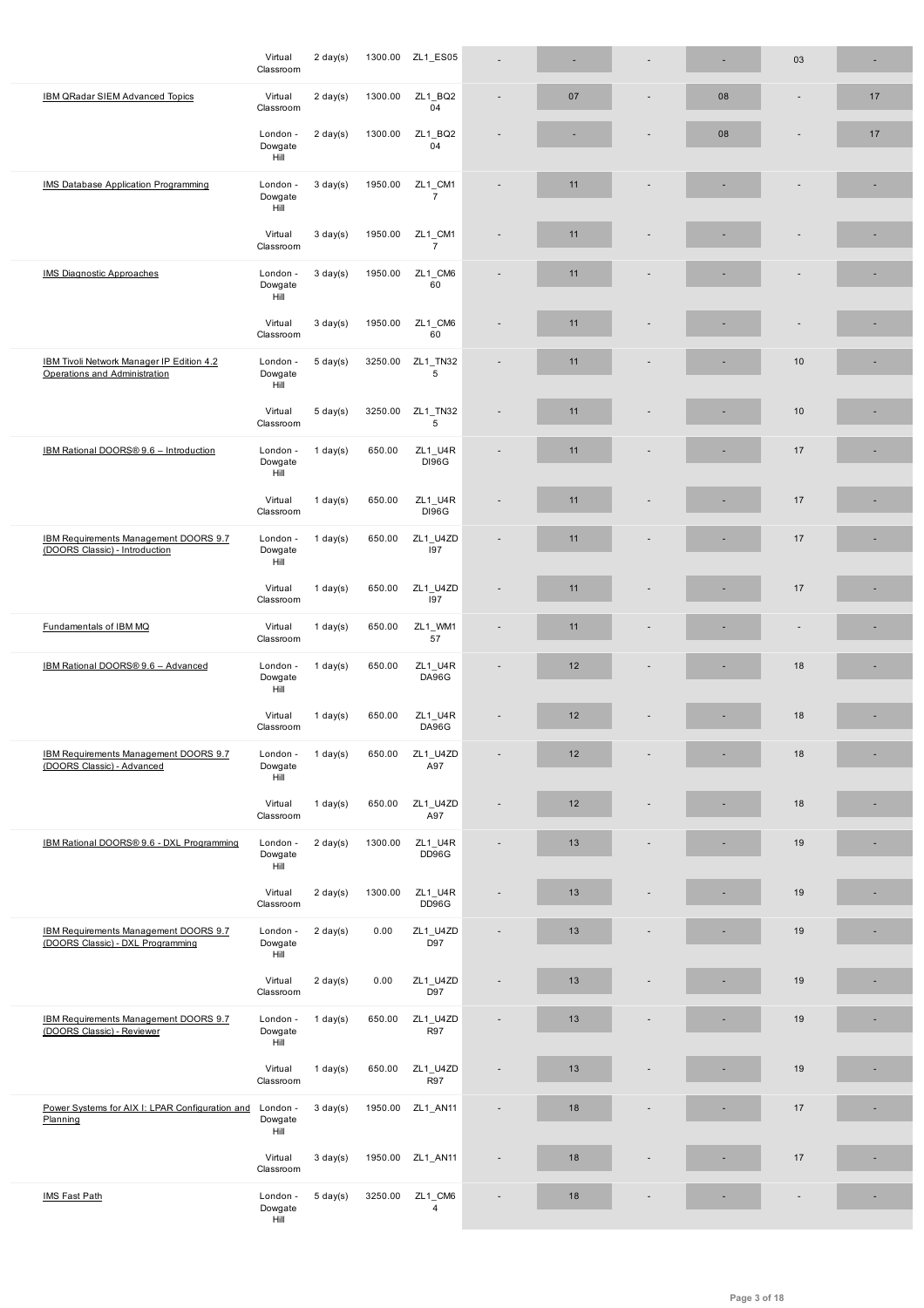| IBM Z: Technical Overview of HW and SW<br><b>Mainframe Evolution</b>                             | London -<br>Dowgate<br>Hill | $2 \text{ day}(s)$ |         | 1300.00 ZL1_ES89        | 18 |    |    |    |
|--------------------------------------------------------------------------------------------------|-----------------------------|--------------------|---------|-------------------------|----|----|----|----|
|                                                                                                  | Virtual<br>Classroom        | $2 \text{ day}(s)$ |         | 1300.00 ZL1 ES89        | 18 |    |    |    |
| IBM Spectrum Protect version 8.1.12<br>Implementation and Administration                         | London -<br>Dowgate<br>Hill | $5 \text{ day}(s)$ | 3250.00 | ZL1_TS61<br>9           | 18 |    | 10 |    |
|                                                                                                  | Virtual<br>Classroom        | $5 \text{ day}(s)$ | 3250.00 | ZL1_TS61<br>9           | 18 |    | 10 |    |
| <b>IBM Engineering Requirements Management</b><br>DOORS Next 7 (DNG) - Introduction              | London -<br>Dowgate<br>Hill | $1$ day(s)         | 650.00  | ZL1_U4ZD<br><b>NI97</b> | 18 |    | 24 |    |
|                                                                                                  | Virtual<br>Classroom        | $1$ day(s)         | 650.00  | ZL1_U4ZD<br><b>NI97</b> | 18 |    | 24 | ٠  |
| <b>IBM Engineering Requirements Management</b><br>DOORS Next 7 (DNG) - Introduction (CM enabled) | London -<br>Dowgate<br>Hill | $1$ day(s)         | 650.00  | ZL1_U4ZD<br>NCI97       | 18 |    | 24 |    |
|                                                                                                  | Virtual<br>Classroom        | 1 day $(s)$        | 650.00  | ZL1_U4ZD<br>NCI97       | 18 |    | 24 |    |
| <b>IBM Engineering Requirements Management</b><br>DOORS Next 7 (DNG) - Advanced                  | London -<br>Dowgate<br>Hill | $1$ day(s)         | 650.00  | ZL1_U4ZD<br><b>NA97</b> | 19 |    | 25 |    |
|                                                                                                  | Virtual<br>Classroom        | 1 day $(s)$        | 650.00  | ZL1_U4ZD<br><b>NA97</b> | 19 |    | 25 |    |
| <b>IBM Engineering Requirements Management</b><br>DOORS Next 7 (DNG) - Project Configuration     | London -<br>Dowgate<br>Hill | 1 day $(s)$        | 650.00  | ZL1_U4ZD<br>NC97        | 20 |    | 26 |    |
|                                                                                                  | Virtual<br>Classroom        | 1 day $(s)$        | 650.00  | ZL1_U4ZD<br><b>NC97</b> | 20 |    | 26 |    |
| IBM Engineering Lifecycle Optimization Publishing<br>7 (RPE) - Introduction                      | London -<br>Dowgate<br>Hill | $1$ day(s)         | 650.00  | ZL1_U4ZP<br>UBI7        | 21 |    | 27 |    |
|                                                                                                  | Virtual<br>Classroom        | $1$ day(s)         | 650.00  | ZL1_U4ZP<br>UBI7        | 21 |    | 27 | ×, |
| Power Systems for AIX IV: Performance<br>Management                                              | London -<br>Dowgate<br>Hill | $5 \text{ day}(s)$ | 3250.00 | ZL1_AN51                | 25 |    |    | 14 |
|                                                                                                  | Virtual<br>Classroom        | $5 \text{ day}(s)$ |         | 3250.00 ZL1 AN51        | 25 |    |    | 14 |
| PowerVM on IBM i - I: Implementing Virtualization<br>and LPAR                                    | Virtual<br>Classroom        | $3 \text{ day}(s)$ | 1950.00 | ZL1_AS5<br>$\mathsf E$  | 25 |    | 17 |    |
|                                                                                                  | London -<br>Dowgate<br>Hill | $3 \text{ day}(s)$ | 1950.00 | ZL1_AS5<br>$\mathsf E$  | 25 |    | 17 | ٠  |
| Advanced Machine Learning Models Using IBM<br>SPSS Modeler (V18.2)                               | London -<br>Dowgate<br>Hill | $1$ day(s)         | 650.00  | ZL1 0A03<br>9           | 27 |    |    | 30 |
|                                                                                                  | Virtual<br>Classroom        | $1$ day(s)         | 650.00  | ZL1 0A03<br>9           | 27 |    |    | 30 |
| Advanced Tools for AIX Performance Analysis                                                      | London -<br>Dowgate<br>Hill | $4 \text{ day}(s)$ | 2600.00 | ZL1_AN52                |    | 01 |    | 21 |
|                                                                                                  | Virtual<br>Classroom        | $4$ day(s)         | 2600.00 | ZL1_AN52                |    | 01 |    | 21 |
| PowerHA SystemMirror 7 Planning,<br>Implementation, Customization and Basic<br>Administration    | London -<br>Dowgate<br>Hill | $5 \text{ day}(s)$ | 3250.00 | ZL1 AN61                |    | 01 |    | 14 |
|                                                                                                  | Virtual<br>Classroom        | $5 \text{ day}(s)$ | 3250.00 | ZL1 AN61                |    | 01 |    | 14 |
| Create, Secure, and Publish APIs with IBM API<br>Connect 10                                      | London -<br>Dowgate<br>Hill | $5 \text{ day}(s)$ | 3250.00 | ZL1_WD5<br>15           |    | 01 | 10 | ×, |
|                                                                                                  |                             |                    |         |                         |    |    |    |    |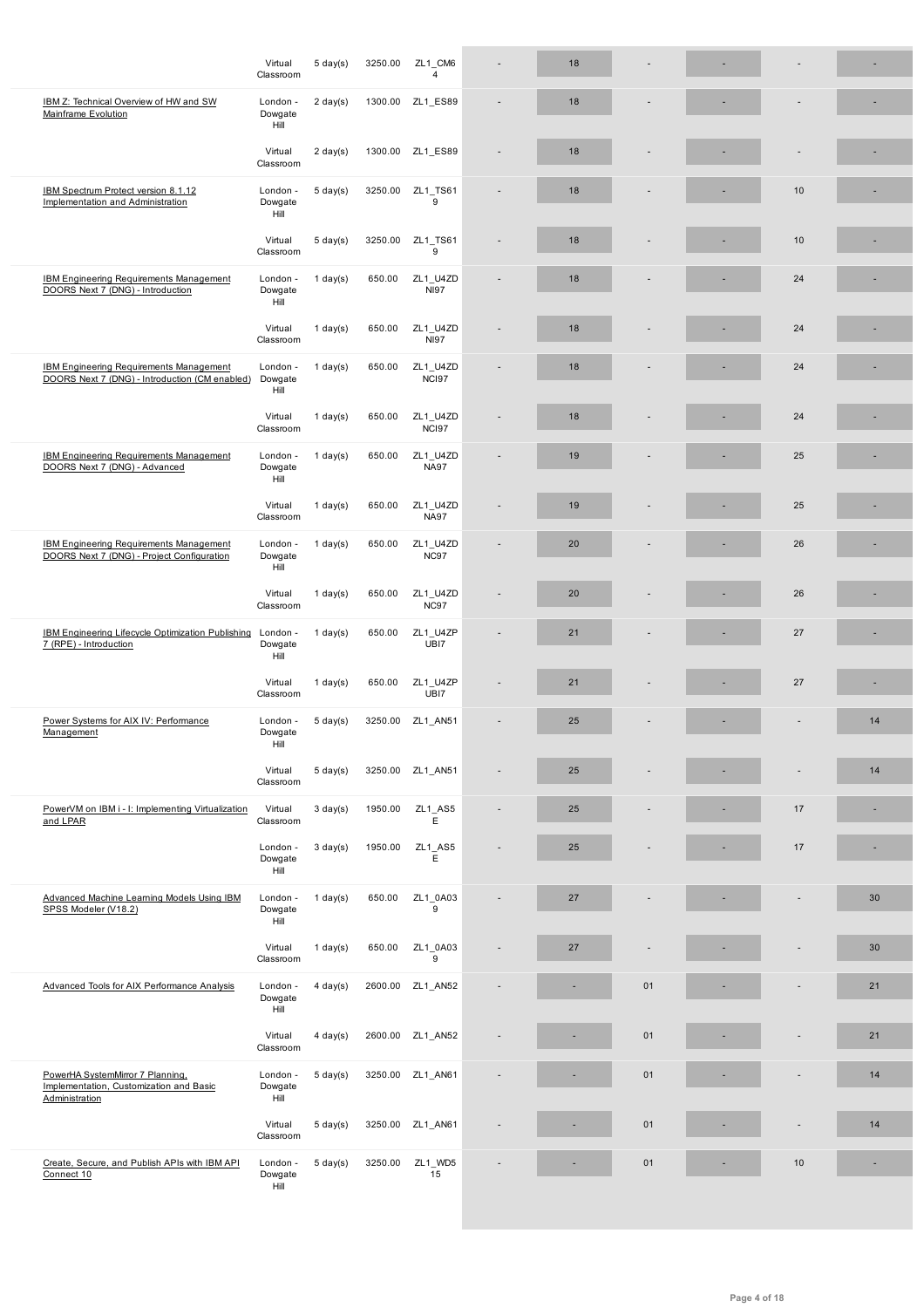| PowerHA SystemMirror 7 Advanced<br>Configurations                              | London -<br>Dowgate<br>Hill | $5 \text{ day}(s)$ | 3250.00 | ZL1_AN62                 |  | 08 |                                 | 21 |
|--------------------------------------------------------------------------------|-----------------------------|--------------------|---------|--------------------------|--|----|---------------------------------|----|
|                                                                                | Virtual<br>Classroom        | $5 \text{ day}(s)$ | 3250.00 | ZL1_AN62                 |  | 08 |                                 | 21 |
| RPG IV Programming Fundamentals Workshop for London -<br>IBM i                 | Dowgate<br>Hill             | $4$ day(s)         | 2600.00 | ZL1_AS06                 |  | 08 | ٠                               | 21 |
|                                                                                | Virtual<br>Classroom        | $4$ day(s)         | 2600.00 | ZL1 AS06                 |  | 08 |                                 | 21 |
| <b>IBM i2 iBase Essentials</b>                                                 | London -<br>Dowgate<br>Hill | $2 \text{ day}(s)$ | 1300.00 | ZL1_U49I<br>213          |  | 08 |                                 | 07 |
|                                                                                | Virtual<br>Classroom        | $2 \text{ day}(s)$ | 1300.00 | ZL1_U49I<br>213          |  | 08 |                                 | 07 |
| IBM Engineering Workflow Management 7 (RTC) -<br>Project Planning and Tracking | London -<br>Dowgate<br>Hill | $1$ day(s)         | 650.00  | ZL1_U4ZE<br>WMP7         |  | 08 | 31                              | ٠  |
|                                                                                | Virtual<br>Classroom        | $1$ day(s)         | 650.00  | ZL1_U4ZE<br>WMP7         |  | 08 | 31                              | ×. |
| IBM Engineering Workflow Management 7 (RTC) -<br>Developing                    | London -<br>Dowgate<br>Hill | $1$ day(s)         | 650.00  | ZL1_U4ZE<br>WMD7         |  | 09 | $\centering \label{eq:reduced}$ | 01 |
|                                                                                | Virtual<br>Classroom        | $1$ day(s)         | 650.00  | ZL1_U4ZE<br>WMD7         |  | 09 |                                 | 01 |
| IBM i2 iBase User                                                              | London -<br>Dowgate<br>Hill | $3$ day(s)         | 1950.00 | ZL1_U49I<br>214          |  | 10 |                                 | 09 |
|                                                                                | Virtual<br>Classroom        | $3 \text{ day}(s)$ | 1950.00 | ZL1_U49I<br>214          |  | 10 |                                 | 09 |
| IBM Engineering Workflow Management 7 (RTC) -<br>Release Management            | London -<br>Dowgate<br>Hill | $1$ day(s)         | 650.00  | ZL1_U4ZE<br>WMR7         |  | 10 |                                 | 02 |
|                                                                                | Virtual<br>Classroom        | $1$ day(s)         | 650.00  | ZL1_U4ZE<br>WMR7         |  | 10 |                                 | 02 |
| IBM Engineering Workflow Management 7 (RTC) -<br>Project Configuration         | London -<br>Dowgate<br>Hill | $1$ day(s)         | 650.00  | ZL1_U4ZE<br>WMC7         |  | 11 |                                 | 03 |
|                                                                                | Virtual<br>Classroom        | $1$ day(s)         | 650.00  | ZL1_U4ZE<br>WMC7         |  | 11 |                                 | 03 |
| RPG IV Programming Advanced Workshop for<br>IBM i                              | London -<br>Dowgate<br>Hill | $4 \text{ day}(s)$ | 2600.00 | ZL1 AS10                 |  | 15 |                                 | 28 |
|                                                                                | Virtual<br>Classroom        | $4$ day(s)         | 2600.00 | ZL1_AS10                 |  | 15 |                                 | 28 |
| <b>IMS Transaction Manager Application</b><br>Programming                      | London -<br>Dowgate<br>Hill | $2 \text{ day}(s)$ | 1300.00 | ZL1_CM1<br>8             |  | 15 |                                 |    |
|                                                                                | Virtual<br>Classroom        | $2 \text{ day}(s)$ | 1300.00 | ZL1_CM1<br>8             |  | 15 |                                 |    |
| <b>Linux Basics</b>                                                            | London -<br>Dowgate<br>Hill | $3 \text{ day}(s)$ | 1950.00 | ZL1_LX01<br>$\mathsf 0$  |  | 15 |                                 |    |
|                                                                                | Virtual<br>Classroom        | $3 \text{ day}(s)$ | 1950.00 | ZL1_LX01<br>$\mathbf 0$  |  | 15 |                                 |    |
| Power Systems Running Linux: Server<br>Administration                          | London -<br>Dowgate<br>Hill | $3 \text{ day}(s)$ | 1950.00 | ZL1_LX07<br>$\mathbf{1}$ |  | 15 |                                 | ×  |
|                                                                                | Virtual<br>Classroom        | $3 \text{ day}(s)$ | 1950.00 | ZL1_LX07<br>$\mathbf{1}$ |  | 15 |                                 |    |
| IBM i2 iBase Designer                                                          | London -<br>Dowgate<br>Hill | $3 \text{ day}(s)$ | 1950.00 | ZL1_U49I<br>215          |  | 15 |                                 | 14 |
|                                                                                | Virtual<br>Classroom        | $3 \text{ day}(s)$ | 1950.00 | ZL1_U49I<br>215          |  | 15 |                                 | 14 |
|                                                                                |                             |                    |         |                          |  |    |                                 |    |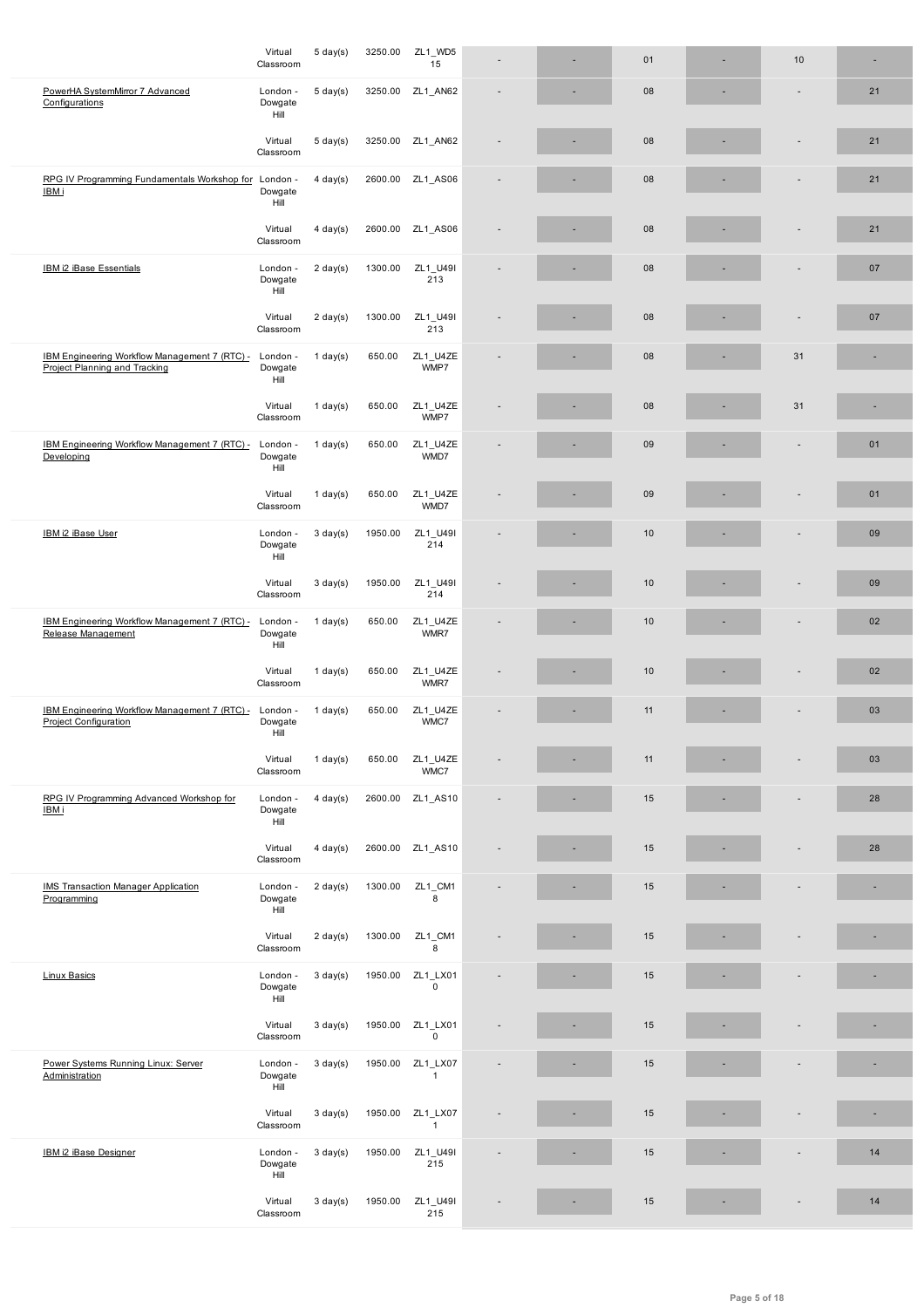|                                                                    | Hill                        |                    |         |                         |  |                          |    |                              |    |
|--------------------------------------------------------------------|-----------------------------|--------------------|---------|-------------------------|--|--------------------------|----|------------------------------|----|
|                                                                    | Virtual<br>Classroom        | $3 \text{ day}(s)$ | 1950.00 | ZL1_TW1<br>08           |  | 17                       |    |                              |    |
| Parallel Sysplex Implementation Workshop                           | London -<br>Dowgate<br>Hill | $5 \text{ day}(s)$ | 3250.00 | ZL1_ES42                |  | 22                       |    |                              |    |
|                                                                    | Virtual<br>Classroom        | $5 \text{ day}(s)$ | 3250.00 | ZL1_ES42                |  | 22                       |    |                              |    |
| IBM QRadar SIEM Foundations                                        | London -<br>Dowgate<br>Hill | $3 \text{ day}(s)$ | 1950.00 | ZL1 BQ1<br>04           |  | $\overline{\phantom{a}}$ | 05 | $\overline{a}$               | 14 |
|                                                                    | Virtual<br>Classroom        | $3 \text{ day}(s)$ | 1950.00 | ZL1 BQ1<br>04           |  |                          | 05 |                              | 14 |
| TCP/IP for z/OS Implementation Workshop                            | London -<br>Dowgate<br>Hill | $5 \text{ day}(s)$ | 3250.00 | ZL1_CB69                |  |                          | 05 |                              |    |
|                                                                    | Virtual<br>Classroom        | $5 \text{ day}(s)$ | 3250.00 | ZL1_CB69                |  |                          | 05 |                              |    |
| IBM FileNet P8 Platform Essentials (V5.5.x)                        | London -<br>Dowgate<br>Hill | $1$ day $(s)$      | 650.00  | ZL1 F280<br>$\mathbf 0$ |  |                          | 05 |                              |    |
|                                                                    | Virtual<br>Classroom        | 1 day $(s)$        | 650.00  | ZL1 F280<br>$\mathsf 0$ |  |                          | 05 |                              |    |
| IBM i2 Analyst's Notebook Core Skills v9x                          | London -<br>Dowgate<br>Hill | $3 \text{ day}(s)$ | 1950.00 | ZL1 U4AI<br>28          |  |                          | 05 |                              | 28 |
|                                                                    | Virtual<br>Classroom        | $3 \text{ day}(s)$ | 1950.00 | ZL1 U4AI<br>28          |  |                          | 05 |                              | 28 |
| IBM MQ V9 System Administration (using Linux for London -<br>labs) | Dowgate<br>Hill             | $4$ day(s)         | 2600.00 | ZL1 WM1<br>54           |  |                          | 05 |                              |    |
|                                                                    | Virtual<br>Classroom        | $4$ day $(s)$      | 2600.00 | ZL1 WM1<br>54           |  |                          | 05 |                              |    |
| IBM i2 Analyst's Notebook Advanced Analysis &<br>Importing v9x     | London -<br>Dowgate<br>Hill | $2 \text{ day}(s)$ | 1300.00 | ZL1 U4AI<br>27          |  |                          | 08 |                              |    |
|                                                                    | Virtual<br>Classroom        | $2 \text{ day}(s)$ | 1300.00 | ZL1 U4AI<br>27          |  |                          | 08 |                              |    |
| IBM i2 Analyst's Notebook Upgrade Course from<br>V8 to V9x         | London -<br>Dowgate<br>Hill | $1$ day(s)         | 650.00  | ZL1_U4AI<br>25          |  |                          | 12 | $\qquad \qquad \blacksquare$ |    |
|                                                                    | Virtual<br>Classroom        | $1$ day(s)         | 650.00  | ZL1 U4AI<br>25          |  |                          | 12 |                              |    |
| z/OS System Services Structure                                     | London -<br>Dowgate<br>Hill | $5 \text{ day}(s)$ | 3250.00 | ZL1_ES20                |  |                          | 19 |                              |    |
|                                                                    | Virtual<br>Classroom        | $5 \text{ day}(s)$ |         | 3250.00 ZL1_ES20        |  |                          | 19 |                              |    |
| IBM System z Hardware Management Console<br>(HMC) Operations       | London -<br>Dowgate<br>Hill | $2 \text{ day}(s)$ |         | 1300.00 ZL1 ES24        |  |                          | 19 |                              |    |
|                                                                    | Virtual<br>Classroom        | $2 \text{ day}(s)$ | 1300.00 | ZL1_ES24                |  |                          | 19 |                              |    |
| IBM Netcool OMNIbus 8.1 Administration and<br>Maintenance          | London -<br>Dowgate<br>Hill | $4 \text{ day}(s)$ | 2600.00 | ZL1_TN03<br>$\,$ 5 $\,$ |  |                          | 19 | $\overline{a}$               | 21 |
|                                                                    | Virtual<br>Classroom        | $4$ day(s)         | 2600.00 | ZL1_TN03<br>5           |  |                          | 19 |                              | 21 |
| IBM Tivoli Netcool Impact 7.1 Administration and<br>Implementation | London -<br>Dowgate<br>Hill | $4$ day(s)         | 2600.00 | ZL1_TN04<br>5           |  |                          | 19 |                              | 21 |
|                                                                    | Virtual<br>Classroom        | $4 \text{ day}(s)$ | 2600.00 | ZL1_TN04<br>5           |  |                          | 19 |                              | 21 |
|                                                                    |                             |                    |         |                         |  |                          |    |                              |    |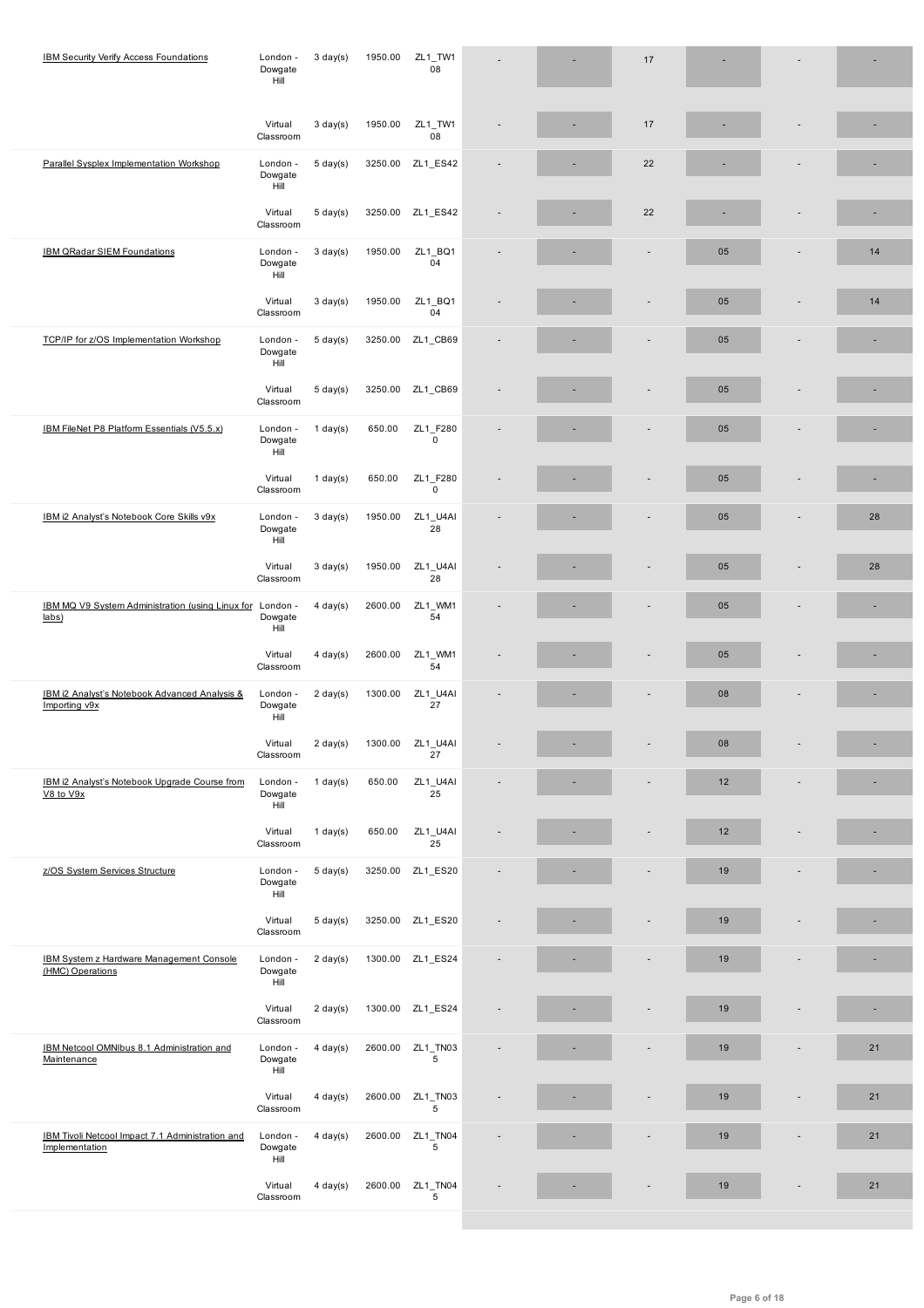|                                                                                                                   | Virtual<br>Classroom        | $5 \text{ day}(s)$ | 3250.00 | ZL1 WB4<br>04             |  | 19 |    | × |
|-------------------------------------------------------------------------------------------------------------------|-----------------------------|--------------------|---------|---------------------------|--|----|----|---|
| <b>IMS Security</b>                                                                                               | London -<br>Dowgate<br>Hill | $4$ day(s)         | 2600.00 | ZL1 CM4<br>3              |  | 26 |    | × |
|                                                                                                                   | Virtual<br>Classroom        | $4$ day(s)         | 2600.00 | ZL1_CM4<br>3              |  | 26 |    |   |
| Basics of z/OS RACF Administration                                                                                | London -<br>Dowgate<br>Hill | $5 \text{ day}(s)$ | 3250.00 | ZL1_ES19                  |  | 26 |    |   |
|                                                                                                                   | Virtual<br>Classroom        | $5 \text{ day}(s)$ | 3250.00 | ZL1_ES19                  |  | 26 |    |   |
| IBM Sterling Order Management (V10.0)<br>Configuring Participant Modeling, Process<br>Modeling, and User Security | London -<br>Dowgate<br>Hill | $3$ day(s)         | 1950.00 | ZL1_6F10<br>$\mathbf{1}$  |  | 26 |    | ۰ |
|                                                                                                                   | Virtual<br>Classroom        | $3 \text{ day}(s)$ | 1950.00 | ZL1 6F10<br>$\mathbf{1}$  |  | 26 |    |   |
| <b>IBM FlashSystem Fundamentals</b>                                                                               | London -<br>Dowgate<br>Hill | $1$ day(s)         | 650.00  | ZL1 SSF<br>S <sub>1</sub> |  | 30 |    |   |
|                                                                                                                   | Virtual<br>Classroom        | $1$ day(s)         | 650.00  | ZL1_SSF<br>S <sub>1</sub> |  | 30 |    | × |
| IMS Database Recovery Control (DBRC)                                                                              | London -<br>Dowgate<br>Hill | $5 \text{ day}(s)$ | 3250.00 | ZL1 CM2<br>$\mathbf 0$    |  |    | 03 | ٠ |
|                                                                                                                   | Virtual<br>Classroom        | $5 \text{ day}(s)$ | 3250.00 | ZL1 CM2<br>$\mathbf 0$    |  |    | 03 |   |
| <b>Inventory Management and Order Management</b><br><b>Business Rules</b>                                         | London -<br>Dowgate<br>Hill | $3$ day(s)         | 1950.00 | ZL1_6F11<br>$\mathbf 0$   |  |    | 03 |   |
|                                                                                                                   | Virtual<br>Classroom        | $3$ day(s)         | 1950.00 | ZL1 6F11<br>$\mathsf 0$   |  |    | 03 | ٠ |
| IMS System Programming - Database and<br><b>Transaction Management</b>                                            | London -<br>Dowgate<br>Hill | $3$ day(s)         | 1950.00 | ZL1 CM11<br>$\mathbf{1}$  |  |    | 05 | ٠ |
|                                                                                                                   | Virtual<br>Classroom        | $3 \text{ day}(s)$ | 1950.00 | ZL1 CM11<br>$\mathbf{1}$  |  |    | 05 |   |
| <b>IBM Sterling File Gateway Managing Sterling File</b><br>Gateway                                                | London -<br>Dowgate<br>Hill | $2 \text{ day}(s)$ | 1300.00 | ZL1_6F86                  |  |    | 06 | ٠ |
|                                                                                                                   | Virtual<br>Classroom        | $2 \text{ day}(s)$ | 1300.00 | ZL1_6F86                  |  |    | 06 |   |
| IBM Cognos Analytics: Author Reports<br>Fundamentals (V11.1.x)                                                    | Virtual<br>Classroom        | $3 \text{ day}(s)$ | 1950.00 | ZL1_B625<br>8             |  |    | 10 |   |
|                                                                                                                   | London -<br>Dowgate<br>Hill | $3$ day(s)         | 1950.00 | ZL1 B625<br>8             |  |    | 10 |   |
| z/OS REXX Programming Workshop                                                                                    | London -<br>Dowgate<br>Hill | $5 \text{ day}(s)$ |         | 3250.00 ZL1_ES52          |  |    | 10 |   |
|                                                                                                                   | Virtual<br>Classroom        | $5 \text{ day}(s)$ | 3250.00 | ZL1_ES52                  |  |    | 10 |   |
| IBM FileNet P8 Platform Administration (V5.5.x)                                                                   | London -<br>Dowgate<br>Hill | $5 \text{ day}(s)$ | 3250.00 | ZL1_F281<br>$\mathbf 0$   |  |    | 10 | ٠ |
|                                                                                                                   | Virtual<br>Classroom        | $5 \text{ day}(s)$ | 3250.00 | ZL1 F281<br>$\mathbf 0$   |  |    | 10 |   |
| IBM Spectrum Scale Basic Administration for<br>Linux and AIX                                                      | London -<br>Dowgate<br>Hill | $3 \text{ day}(s)$ | 1950.00 | ZL1_H005                  |  |    | 10 |   |
|                                                                                                                   | Virtual<br>Classroom        | $3 \text{ day}(s)$ | 1950.00 | ZL1_H005                  |  |    | 10 |   |
|                                                                                                                   |                             |                    |         |                           |  |    | 10 | ٠ |

. ....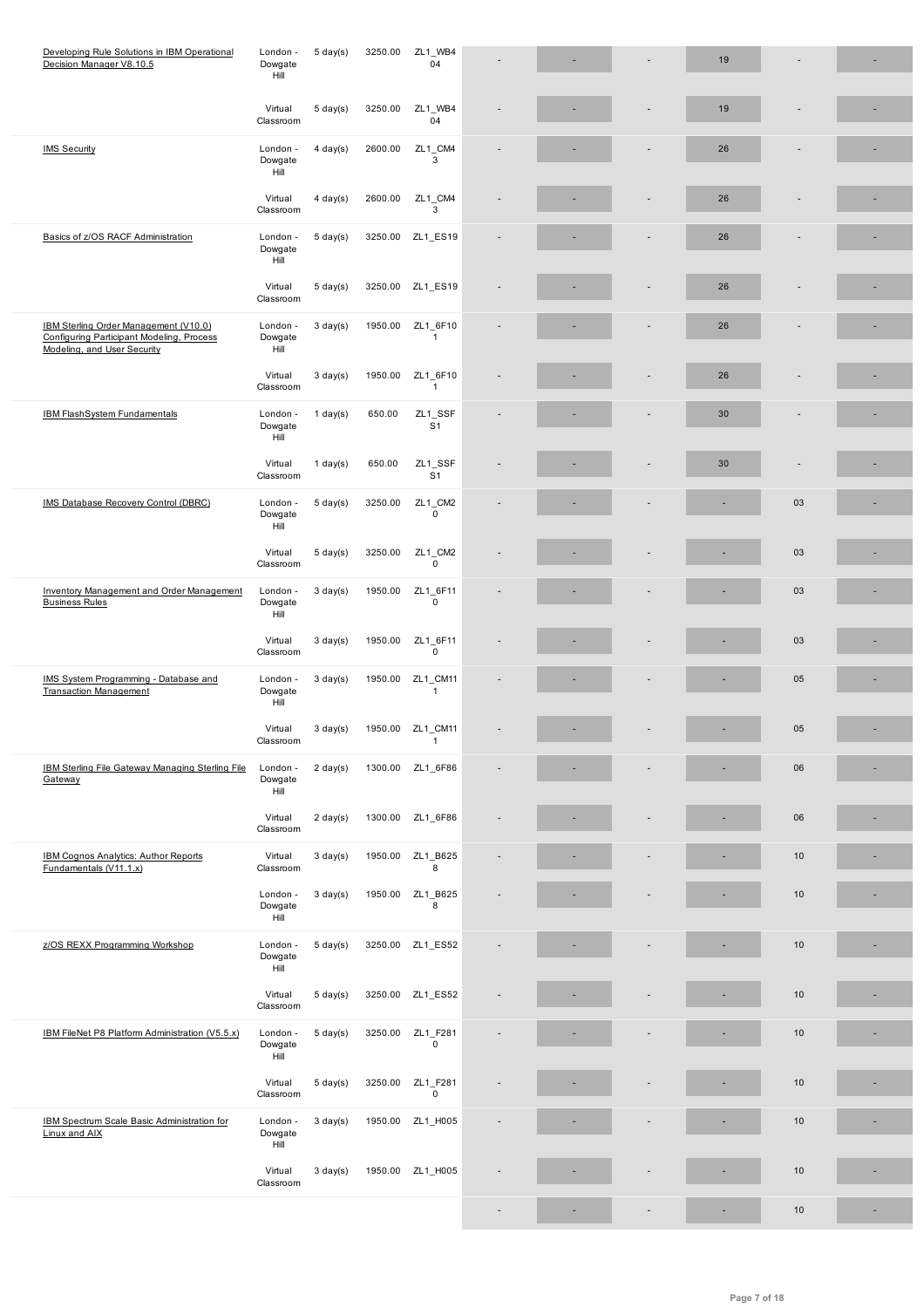|                                                                                     | Virtual<br>Classroom        | $2 \text{ day}(s)$ | 1300.00 | ZL1_TX31<br>8             |  |  | 10 |    |
|-------------------------------------------------------------------------------------|-----------------------------|--------------------|---------|---------------------------|--|--|----|----|
| IBM Workload Scheduler 9.4 Operations and<br>Scheduling                             | London -<br>Dowgate<br>Hill | $3 \text{ day}(s)$ | 1950.00 | ZL1_TX31<br>9             |  |  | 12 | ٠  |
|                                                                                     | Virtual<br>Classroom        | $3 \text{ day}(s)$ | 1950.00 | ZL1_TX31<br>9             |  |  | 12 |    |
| IBM Cognos Analytics: Author Reports Advanced<br>(V11.1.x)                          | Virtual<br>Classroom        | $2 \text{ day}(s)$ | 1300.00 | ZL1 B625<br>9             |  |  | 13 | ٠  |
|                                                                                     | London -<br>Dowgate<br>Hill | $2 \text{ day}(s)$ | 1300.00 | ZL1 B625<br>9             |  |  | 13 |    |
| Hardware Configuration and Definition (HCD) for<br>Z/OS                             | London -<br>Dowgate<br>Hill | $4$ day(s)         |         | 2600.00 ZL1_ES96          |  |  | 17 | ٠  |
|                                                                                     | Virtual<br>Classroom        | $4 \text{ day}(s)$ | 2600.00 | ZL1 ES96                  |  |  | 17 |    |
| IBM Spectrum Protect 8.1.11 Advanced<br>Administration, Tuning, and Troubleshooting | London -<br>Dowgate<br>Hill | $5 \text{ day}(s)$ | 3250.00 | ZL1_TS62<br>8             |  |  | 17 |    |
|                                                                                     | Virtual<br>Classroom        | $5 \text{ day}(s)$ | 3250.00 | ZL1_TS62<br>8             |  |  | 17 |    |
|                                                                                     | Arrow ECS<br>Harrogate      | $5 \text{ day}(s)$ | 3250.00 | ZL1_TS62<br>8             |  |  | 17 |    |
|                                                                                     | Arrow ECS<br>Dublin         | $5 \text{ day}(s)$ | 3250.00 | ZL1_TS62<br>8             |  |  | 17 |    |
| IBM Spectrum Protect Plus 10.1.8 Implementation London -<br>and Administration      | Dowgate<br>Hill             | $4$ day(s)         | 2600.00 | ZL1_TSP1<br>3             |  |  | 17 |    |
|                                                                                     | Virtual<br>Classroom        | $4 \text{ day}(s)$ | 2600.00 | ZL1_TSP1<br>3             |  |  | 17 |    |
| z/OS Facilities                                                                     | London -<br>Dowgate<br>Hill | $5 \text{ day}(s)$ |         | 3250.00 ZL1_ES15          |  |  | 18 |    |
|                                                                                     | Virtual<br>Classroom        | $5 \text{ day}(s)$ |         | 3250.00 ZL1_ES15          |  |  | 18 |    |
| Power Systems for AIX II AIX Implementation and<br>Administration                   | London -<br>Dowgate<br>Hill | $5 \text{ day}(s)$ |         | 3250.00 ZL1_AN12          |  |  | 24 | ×, |
|                                                                                     | Virtual<br>Classroom        | $5 \text{ day}(s)$ |         | 3250.00 ZL1_AN12          |  |  | 24 |    |
| Power Systems for AIX III: Advanced<br>Administration and Problem Determination     | London -<br>Dowgate<br>Hill | $5 \text{ day}(s)$ | 3250.00 | ZL1_AN15                  |  |  | 31 |    |
|                                                                                     | Virtual<br>Classroom        | $5 \text{ day}(s)$ |         | 3250.00 ZL1_AN15          |  |  | 31 |    |
| AIX Network Installation Management Concepts<br>and Configuration                   | London -<br>Dowgate<br>Hill | $2 \text{ day}(s)$ |         | 1300.00 ZL1_AN22          |  |  | 31 | ٠  |
|                                                                                     | Virtual<br>Classroom        | $2 \text{ day}(s)$ |         | 1300.00 ZL1_AN22          |  |  | 31 |    |
| <b>IMS Physical Organization of Databases</b><br>Workshop                           | London -<br>Dowgate<br>Hill | $4$ day(s)         | 2600.00 | ZL1_CM2<br>$\overline{2}$ |  |  | 31 |    |
|                                                                                     | Virtual<br>Classroom        | $4 \text{ day}(s)$ | 2600.00 | ZL1_CM2<br>$\overline{2}$ |  |  | 31 |    |
| z/OS JES2 Operator Training                                                         | London -<br>Dowgate<br>Hill | $4$ day(s)         |         | 1950.00 ZL1_ES28          |  |  | 31 | ×, |
|                                                                                     | Virtual<br>Classroom        | $4 \text{ day}(s)$ | 1950.00 | ZL1_ES28                  |  |  | 31 | Ē. |
| IMS Database Performance and Tuning                                                 | London -<br>Dowgate<br>Hill | $5 \text{ day}(s)$ | 3250.00 | ZL1_CM3<br>$\mathsf 0$    |  |  |    | 07 |
|                                                                                     |                             |                    |         |                           |  |  |    |    |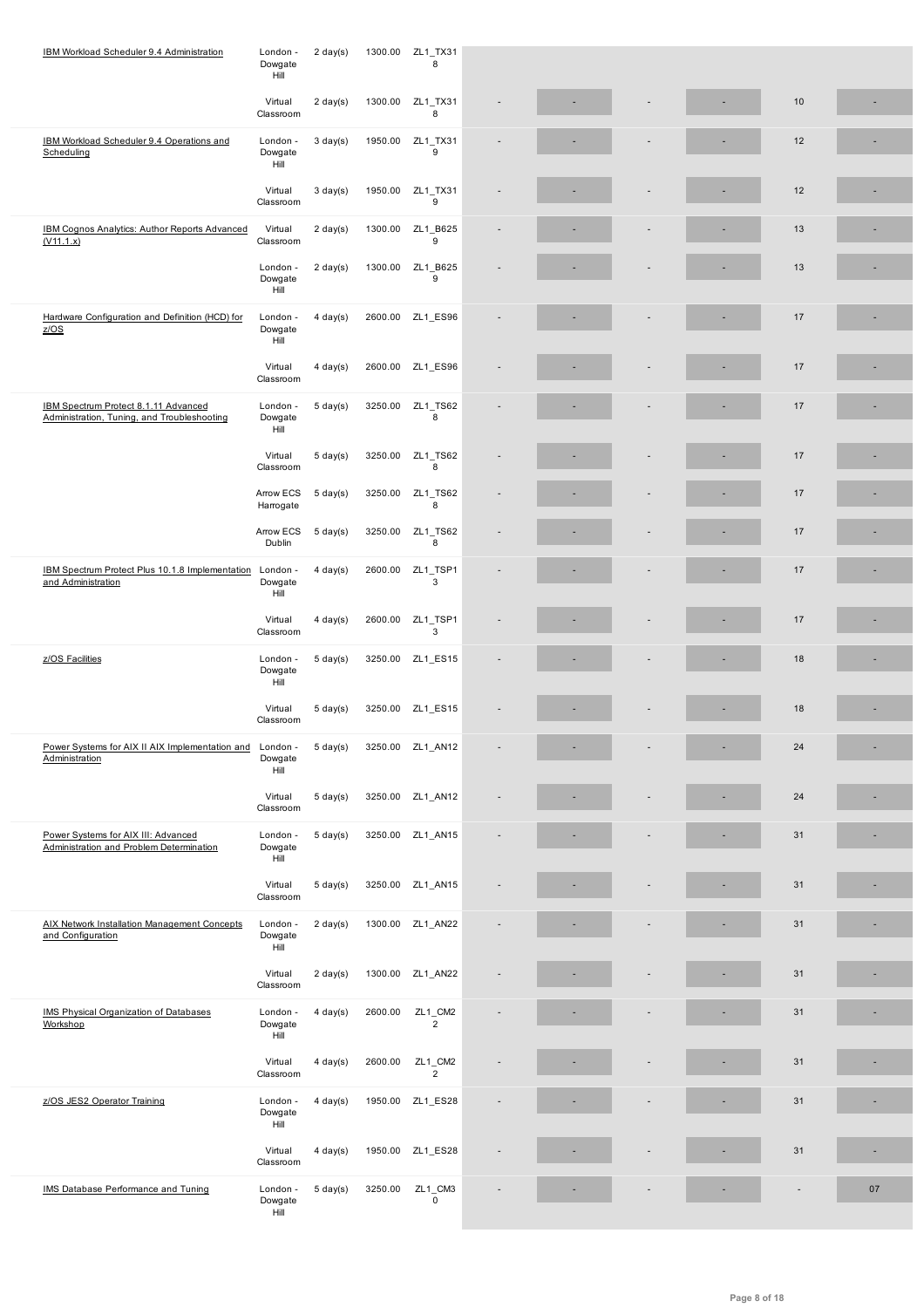| AIX Jumpstart for UNIX Professionals                                           | London -<br>Dowgate<br>Hill | $5 \text{ day}(s)$ | 3250.00 | ZL1_AN14                   |     |     |        |            |     | 14  |
|--------------------------------------------------------------------------------|-----------------------------|--------------------|---------|----------------------------|-----|-----|--------|------------|-----|-----|
|                                                                                | Virtual<br>Classroom        | $5 \text{ day}(s)$ | 3250.00 | ZL1_AN14                   |     |     |        |            |     | 14  |
| Power Systems for AIX - PowerVM I Implementing<br>Virtualization               | London -<br>Dowgate<br>Hill | $5 \text{ day}(s)$ | 3250.00 | ZL1_AN30                   |     |     |        |            |     | 14  |
|                                                                                | Virtual<br>Classroom        | $5 \text{ day}(s)$ | 3250.00 | ZL1_AN30                   |     |     |        |            |     | 14  |
| <b>IMS Logical Relationships</b>                                               | London -<br>Dowgate<br>Hill | $4$ day(s)         | 2600.00 | ZL1_CM2<br>41              |     |     |        |            |     | 14  |
|                                                                                | Virtual<br>Classroom        | $4 \text{ day}(s)$ | 2600.00 | ZL1_CM2<br>41              |     |     |        |            |     | 14  |
| Power Systems for AIX - Virtualization II:<br>Advanced PowerVM and Performance | London -<br>Dowgate<br>Hill | $5 \text{ day}(s)$ | 3250.00 | ZL1_AN31                   |     |     |        |            |     | 21  |
|                                                                                | Virtual<br>Classroom        | $5 \text{ day}(s)$ | 3250.00 | ZL1_AN31                   |     |     |        |            |     | 21  |
| IMS Data Sharing                                                               | London -<br>Dowgate<br>Hill | $3 \text{ day}(s)$ | 1950.00 | ZL1_CM5<br>$\mathsf 0$     |     |     |        |            |     | 28  |
|                                                                                | Virtual<br>Classroom        | $3 \text{ day}(s)$ | 1950.00 | ZL1_CM5<br>$\mathbf 0$     |     |     |        |            |     | 28  |
| <b>IMS Shared Queues</b>                                                       | London -<br>Dowgate<br>Hill | $3 \text{ day}(s)$ | 1950.00 | ZL1_CM6<br>11              |     |     |        |            |     | 28  |
|                                                                                | Virtual<br>Classroom        | $3 \text{ day}(s)$ | 1950.00 | ZL1 CM6<br>11              |     |     |        |            |     | 28  |
| IMS High Availability Large Database (HALDB)                                   | London -<br>Dowgate<br>Hill | $1$ day(s)         | 650.00  | ZL1_CM4<br>6               |     |     |        |            |     |     |
|                                                                                |                             |                    |         |                            |     |     |        |            |     |     |
|                                                                                | Virtual<br>Classroom        | $1$ day(s)         | 650.00  | ZL1_CM4<br>6               |     |     |        |            |     |     |
| <b>NetApp</b>                                                                  |                             |                    |         |                            |     |     |        |            |     |     |
|                                                                                | Location                    | <b>Duration</b>    | Price   | Code                       | Jun | Jul | Aug    | <b>Sep</b> | Oct | Nov |
| ONTAP SAN Implementation 9.8                                                   | Virtual<br>Classroom        | $2 \text{ day}(s)$ | 2475.00 | NEP_OT-<br><b>SANI 9.8</b> |     | 04  | 15     | 05         | 31  | 07  |
|                                                                                | London -<br>Dowgate<br>Hill | $0 \text{ day}(s)$ | 2475.00 | NEP_OT-<br><b>SANI 9.8</b> |     |     | 15     | 05         | 03  | 07  |
| ONTAP SAN Administration 9.8                                                   | London -<br>Dowgate<br>Hill | $0 \text{ day}(s)$ | 1650.00 | NEP_OT-<br><b>SANA 9.8</b> |     | ٠   | 18, 25 |            | 27  |     |
|                                                                                | Virtual<br>Classroom        | $0$ day $(s)$      | 1650.00 | NEP_OT-<br><b>SANA 9.8</b> | ÷   | 06  | 18, 25 |            | 27  | ×.  |
| Integrating Hybrid Clouds with Amazon Web<br>Services                          | Virtual<br>Classroom        | $3 \text{ day}(s)$ | 2550.00 | NEP_DF-<br>HCL-I           |     | 25  | 15     | 19         | 03  | 21  |
|                                                                                | London -<br>Dowgate<br>Hill | $3 \text{ day}(s)$ | 2550.00 | NEP_DF-<br>HCL-I           |     | 25  | 15     | 19         | 03  | 21  |
| ONTAP Performance Analysis (ONTAP 9.6)                                         | Virtual<br>Classroom        | $3 \text{ day}(s)$ | 2475.00 | NEP_OT-<br>CLU-PA<br>9.6   |     | 25  | 22     | 19         |     | 21  |
|                                                                                | London -<br>Dowgate<br>Hill | $3 \text{ day}(s)$ | 2475.00 | NEP_OT-<br>CLU-PA<br>9.6   |     | 25  | 22     | 19         |     | 21  |
| Integrating Hybrid Clouds with Microsoft Azure                                 | London -<br>Dowgate<br>Hill | $3 \text{ day}(s)$ | 2550.00 | NEP_UNC<br><b>MMAZ</b>     |     | 25  | 22     | 19         | 03  | 21  |
|                                                                                | Virtual<br>Classroom        | $3 \text{ day}(s)$ | 2550.00 | NEP_UNC<br>MMAZ            |     | 25  | 22     | 19         | 03  | 21  |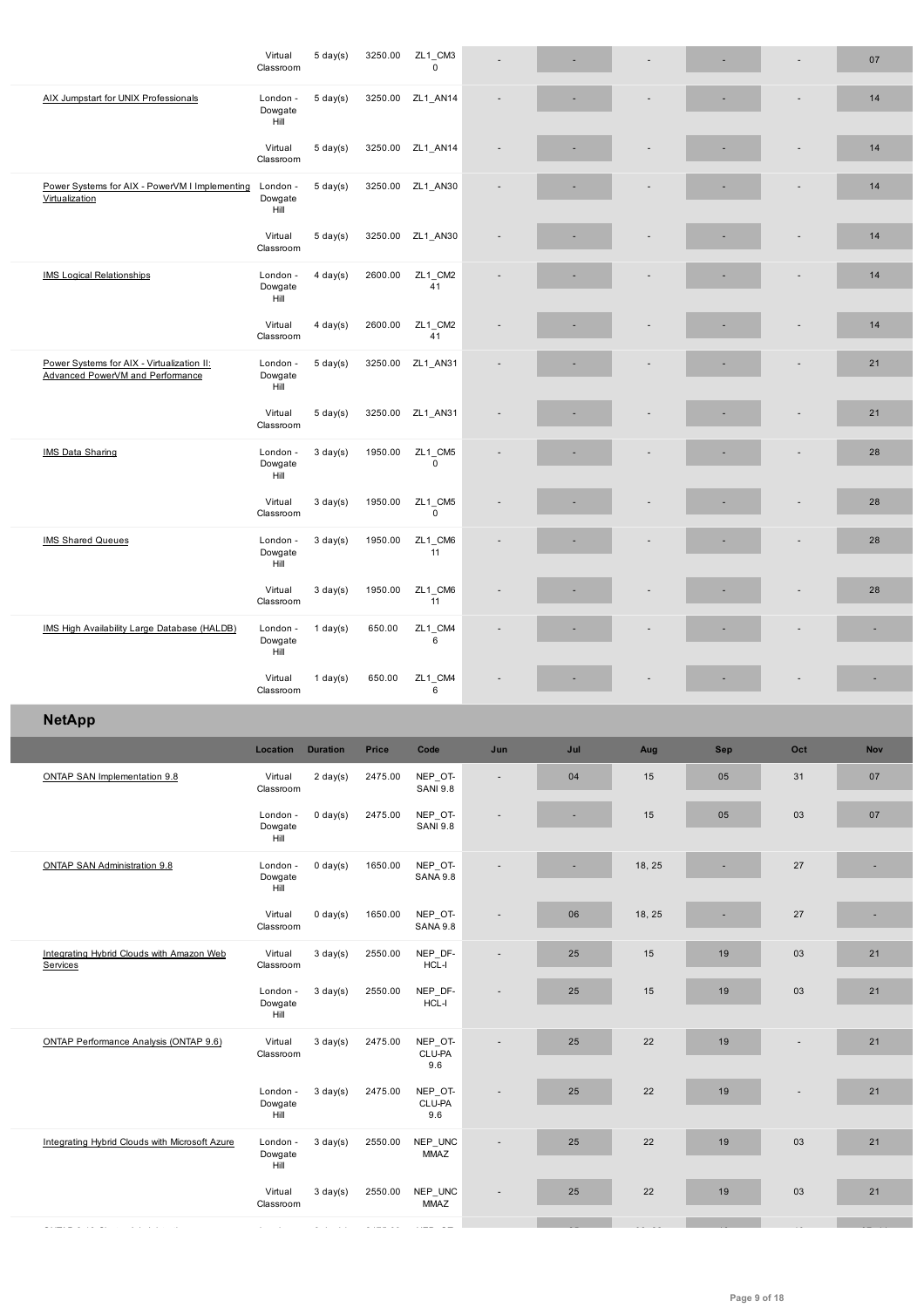|                                                                    | Virtual<br>Classroom        | $3$ day(s)         | 2475.00                   | NEP OT-<br>CLU-<br>A9.10    |                          | 25 | 08, 22 | 19 | 10                       | 07, 14, 21 |
|--------------------------------------------------------------------|-----------------------------|--------------------|---------------------------|-----------------------------|--------------------------|----|--------|----|--------------------------|------------|
| ONTAP 9.10 Cluster Administration and Data<br>Protection           | London -<br>Dowgate<br>Hill | $0 \text{ day}(s)$ | 4125.00                   | NEP_OT-<br>CLU-<br>DPA9.10  | $\overline{\phantom{a}}$ | 25 | 08, 22 | 19 | $10$                     | 07, 14     |
|                                                                    | Virtual<br>Classroom        | $5 \text{ day}(s)$ | 4125.00                   | NEP OT-<br>CLU-<br>DPA9.10  | $\overline{a}$           | 25 | 08, 22 | 19 | 10                       | 07, 14, 21 |
| ONTAP NFS Administration (9.6)                                     | London -<br>Dowgate<br>Hill | 1 day(s)           | 825.00                    | NEP_OT-<br><b>NFS-A 9.6</b> | $\overline{a}$           | 28 | 25     |    |                          | 24         |
|                                                                    | Virtual<br>Classroom        | $1$ day(s)         | 825.00                    | NEP OT-<br><b>NFS-A 9.6</b> | $\overline{a}$           | 28 | 25     | 06 | ÷                        | 24         |
| ONTAP 9.10 Data Protection Administration                          | London -<br>Dowgate<br>Hill | $2 \text{ day}(s)$ | 1650.00                   | NEP_OT-<br>DPA9.10          | $\overline{a}$           | 28 | 11, 25 | 22 | 13                       | 10, 17     |
|                                                                    | Virtual<br>Classroom        | $2 \text{ day}(s)$ | 1650.00                   | NEP_OT-<br>DPA9.10          | $\overline{\phantom{a}}$ | 28 | 11, 25 | 22 | 13                       | 10, 17, 24 |
| Configuring & Monitoring NetApp E-Series<br><b>Storage Systems</b> | Virtual<br>Classroom        | $4$ day(s)         | 3300.00                   | NEP_ES-<br>SS-CM            |                          | ×, | 15     | 05 | 03                       | 07         |
|                                                                    | London -<br>Dowgate<br>Hill | $4 \text{ day}(s)$ | 3300.00                   | NEP_ES-<br>SS-CM            |                          |    | 15     | 05 | 03                       | 07         |
| StorageGRID Administration                                         | Virtual<br>Classroom        | $3 \,$ day $(s)$   | 2475.00                   | NEP_SG-<br>WS-ADM           | $\overline{a}$           |    | 15     | 19 | 03                       | 21         |
|                                                                    | London -<br>Dowgate<br>Hill | $3$ day(s)         | 2475.00                   | NEP_SG-<br>WS-ADM           |                          | ٠  | 15     | 19 | 03                       | 21         |
| NetApp SnapCenter Administration                                   | London -<br>Dowgate<br>Hill | $3 \text{ day}(s)$ | 2475.00                   | NEP_SNA<br>P-C-ADM          |                          |    | 15     |    | 03                       |            |
|                                                                    | Virtual<br>Classroom        | $3 \text{ day}(s)$ | 2475.00                   | NEP_SNA<br>P-C-ADM          |                          |    | 15     |    | 03                       |            |
| OnCommand Insight: Business Insights                               | London -<br>Dowgate<br>Hill | $2 \text{ day}(s)$ | 1650.00                   | NEP_OCI-<br>BI              |                          |    | 18     |    | 27                       |            |
|                                                                    | Virtual<br>Classroom        | $2 \text{ day}(s)$ | 1650.00                   | NEP_OCI-<br>BI              |                          |    | 18     |    | 27                       |            |
| OnCommand Insight: Intelligent Operation                           | Dowgate<br>Hill             |                    | London - 2 day(s) 1650.00 | NEP OCI-<br>$\overline{10}$ |                          |    | 18     |    | 27                       |            |
|                                                                    | Virtual<br>Classroom        | $2 \text{ day}(s)$ | 1650.00                   | NEP_OCI-<br>$\overline{10}$ |                          |    | 18     |    | 27                       |            |
| Basic NetApp Configuration & Administration                        | London -<br>Dowgate<br>Hill | $2 \text{ day}(s)$ | 1650.00                   | NEP_OT-<br>$CA-B$           |                          |    | 18     |    | 27                       |            |
|                                                                    | Virtual<br>Classroom        | $2 \text{ day}(s)$ | 1650.00                   | NEP_OT-<br>$CA-B$           |                          |    | 18     |    | 27                       | ٠          |
| <b>ONTAP Troubleshooting</b>                                       | London -<br>Dowgate<br>Hill | $4$ day(s)         | 3300.00                   | NEP_OT-<br><b>TS</b>        |                          |    |        | 05 | $\overline{\phantom{a}}$ | 07         |
|                                                                    | Virtual<br>Classroom        | $4$ day(s)         | 3300.00                   | NEP_OT-<br><b>TS</b>        |                          |    |        | 05 |                          | 07         |
| Storage System Recovery & Troubleshooting                          | London -<br>Dowgate<br>Hill | $4$ day(s)         | 3300.00                   | NEP_SS-<br>RT               |                          |    |        | 05 |                          | 07         |
|                                                                    | Virtual<br>Classroom        | $4$ day(s)         | 3300.00                   | NEP_SS-<br><b>RT</b>        |                          |    |        | 05 |                          | 07         |
| ONTAP MetroCluster FC Installation 9.8                             | London -<br>Dowgate<br>Hill | $0$ day $(s)$      | 1650.00                   | NEP_OT-<br>MCLU-FC-I<br>9.8 |                          |    |        | 05 |                          | 07         |
|                                                                    | Virtual<br>Classroom        | $0 \text{ day}(s)$ | 1650.00                   | NEP_OT-<br>MCLU-FC-I<br>9.8 |                          |    |        | 05 |                          | 07         |
|                                                                    |                             |                    |                           |                             |                          |    |        |    |                          |            |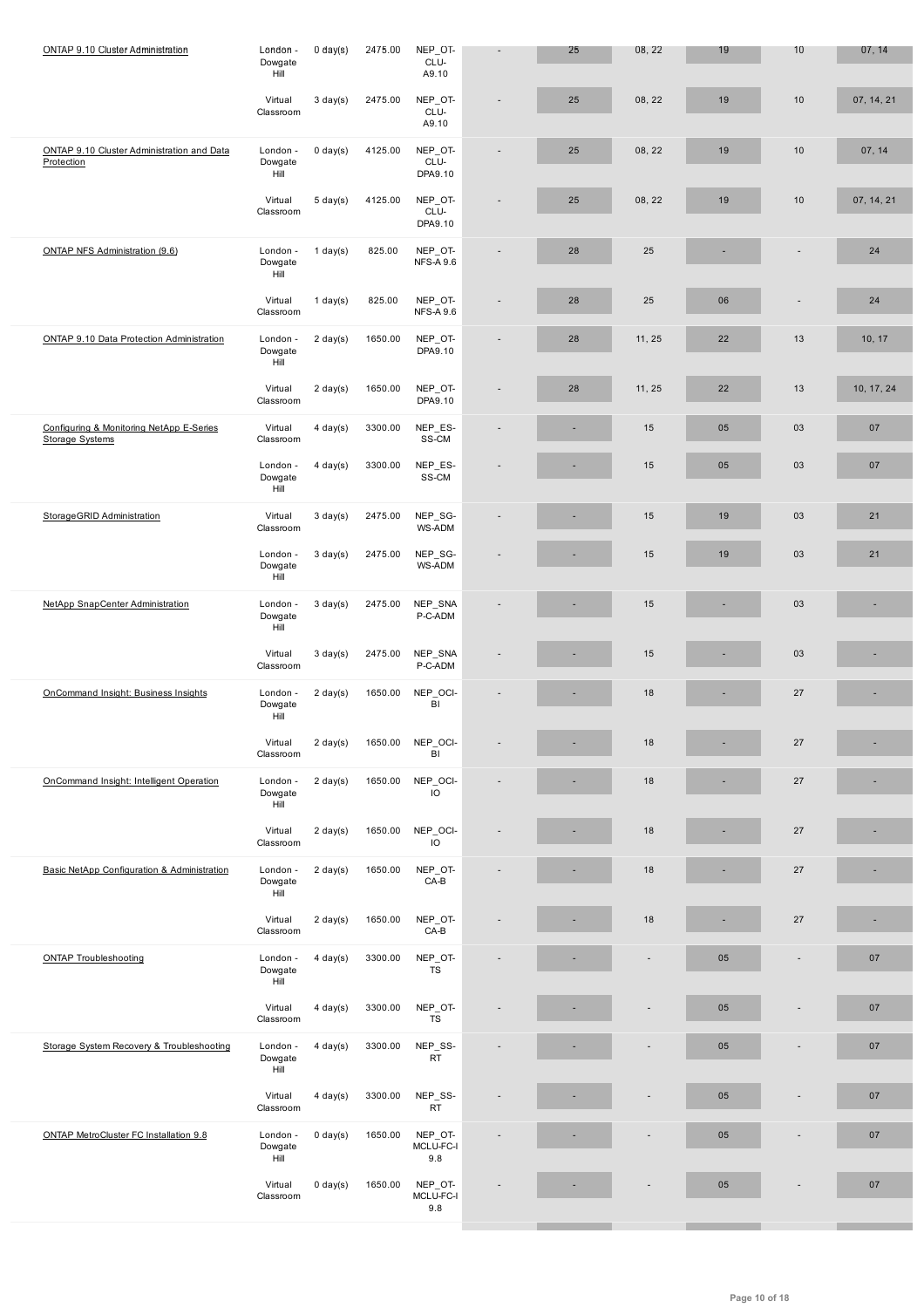|                                                                                                                                        | Virtual<br>Classroom        | $0 \text{ day}(s)$ | 1650.00      | NEP OT-<br>MCLU-I<br>9.8   |     |        |        | 07         |     | 09         |
|----------------------------------------------------------------------------------------------------------------------------------------|-----------------------------|--------------------|--------------|----------------------------|-----|--------|--------|------------|-----|------------|
| <b>ONTAP SMB Administration</b>                                                                                                        | Virtual<br>Classroom        | $2 \text{ day}(s)$ | 1650.00      | NEP_OT-<br>SMB-A9.9        |     |        |        | 07         | 27  |            |
| SnapProtect Solution Administration                                                                                                    | London -<br>Dowgate<br>Hill | $3 \text{ day}(s)$ | 2475.00      | NEP_SNA<br>P-P-SA          |     |        |        |            | 03  |            |
|                                                                                                                                        | Virtual<br>Classroom        | $3 \text{ day}(s)$ | 2475.00      | NEP_SNA<br>P-P-SA          |     |        |        |            | 03  |            |
| <b>Check Point</b>                                                                                                                     |                             |                    |              |                            |     |        |        |            |     |            |
|                                                                                                                                        | Location                    | <b>Duration</b>    | <b>Price</b> | Code                       | Jun | Jul    | Aug    | <b>Sep</b> | Oct | <b>Nov</b> |
| Check Point Certified Security Expert (CCSE)<br>R81.X (includes 180 days lab access)                                                   | Virtual<br>Classroom        | $3 \text{ day}(s)$ | 1795.00      | CKT CCS<br>E_R81.X         |     | 04     | 01, 15 | 19,05      | 17  | 14         |
|                                                                                                                                        | London -<br>Dowgate<br>Hill | $3 \text{ day}(s)$ | 1795.00      | CKT CCS<br>E_R81.X         |     | ×,     | 01, 15 | 19,05      | 17  | 14         |
| Check Point Certified Security Expert (CCSE) &<br>Troubleshooting Expert (CCTE) Bundle (includes<br>180 days lab access)               | Virtual<br>Classroom        | $5 \text{ day}(s)$ | 2795.00      | CKT_CPS<br>ECCTE_R<br>81.X |     | 04     | 01     | 19         | 17  | 14         |
|                                                                                                                                        | London -<br>Dowgate<br>Hill | $5 \text{ day}(s)$ | 2795.00      | CKT CPS<br>ECCTE_R<br>81.X |     |        | 01     | 19         | 17  | 14         |
| <b>Check Point Certified Troubleshooting Expert</b><br>(CCTE) R81.10 (includes 180 days lab access)                                    | London -<br>Dowgate<br>Hill | $2 \text{ day}(s)$ | 1395.00      | CKT_CCT<br>E_R81.X         |     | 07     | 04     | 22, 01     | 20  | 17         |
|                                                                                                                                        | Virtual<br>Classroom        | $2 \text{ day}(s)$ | 1395.00      | CKT CCT<br>E_R81.X         |     | 07     | 04     | 22, 01     | 20  | 17         |
| Check Point Certified Endpoint Specialist (CCES)<br>R81.X                                                                              | London -<br>Dowgate<br>Hill | $2 \text{ day}(s)$ | 1395.00      | CKT_CCE<br>S_R81.X         |     | 11     | 25     |            | 03  | 14         |
|                                                                                                                                        | Virtual<br>Classroom        | $2 \text{ day}(s)$ | 1395.00      | CKT CCE<br>S_R81.X         |     | 11     | 25     |            | 03  | 14         |
| <b>Check Point Certified Security Administrator</b><br>(CCSA) R81.X (includes 180 days lab access)                                     | London -<br>Dowgate<br>Hill | $3 \text{ day}(s)$ | 1795.00      | CKT_CCS<br>A_R81.X         |     | 11, 25 | 08, 22 | 12, 26     | 10  | 07, 21     |
|                                                                                                                                        | Virtual<br>Classroom        | $3 \text{ day}(s)$ | 1795.00      | CKT_CCS<br>A_R81.X         |     | 11, 25 | 08, 22 | 12, 26     | 10  | 07, 21     |
| Check Point Certified Security Administrator<br>(CCSA) & Troubleshooting Administrator (CCTA)<br>Bundle (includes 180 days lab access) | London -<br>Dowgate<br>Hill | $5 \text{ day}(s)$ | 2795.00      | CKT_CPS<br>ACCTA_R<br>81.X |     | 11     |        | 12         |     | 07         |
|                                                                                                                                        | Virtual<br>Classroom        | $5 \text{ day}(s)$ | 2795.00      | CKT CPS<br>ACCTA_R<br>81.X |     | 11     |        | 12         |     | 07         |
| Check Point Certified Cloud Specialist (CCCS)<br>R81.X                                                                                 | London -<br>Dowgate<br>Hill | $2 \text{ day}(s)$ | 1395.00      | CKT_CCC<br>S_R81.X         |     | 13     | 24     |            | 05  | 16         |
|                                                                                                                                        | Virtual<br>Classroom        | $2 \text{ day}(s)$ | 1395.00      | CKT_CCC<br>S_R81.X         |     | 13     | 24     |            | 05  | 16         |
| Check Point Certified Troubleshooting<br>Administrator (CCTA) R81.10 (includes 180 days<br>lab access)                                 | London -<br>Dowgate<br>Hill | $2 \text{ day}(s)$ | 1395.00      | CKT_CCT<br>A_R81.X         |     | 14     | 30     | 15         |     | 10         |
|                                                                                                                                        | Virtual<br>Classroom        | $2 \text{ day}(s)$ | 1395.00      | CKT_CCT<br>A_R81.X         |     | 14     | 30     | 15         |     | 10         |
| Check Point Certified Multi-Domain Security<br>Management Specialist (CCMS) R80.X                                                      | London -<br>Dowgate<br>Hill | $2 \text{ day}(s)$ | 1395.00      | CKT_CCM<br>S_R80.X         |     | 18     |        | 19         |     | 21         |
|                                                                                                                                        | Virtual<br>Classroom        | $2 \text{ day}(s)$ | 1395.00      | CKT_CCM<br>S_R80.X         |     | 18     |        | 19         |     | 21         |
| <b>Check Point Certified Security Administrator</b><br>(CCSA) and Expert (CCSE) R81.X Boot Camp<br>(includes 180 days lab access)      | London -<br>Dowgate<br>Hill | $5 \text{ day}(s)$ | 3495.00      | CKT CCS<br>AEBC_R8<br>1.X  |     | 18     |        | 26         |     | 28         |
|                                                                                                                                        | Virtual<br>Classroom        | $5 \text{ day}(s)$ | 3495.00      | CKT_CCS<br>AEBC_R8         |     | 18     |        | 26         |     | 28         |

Г

Ī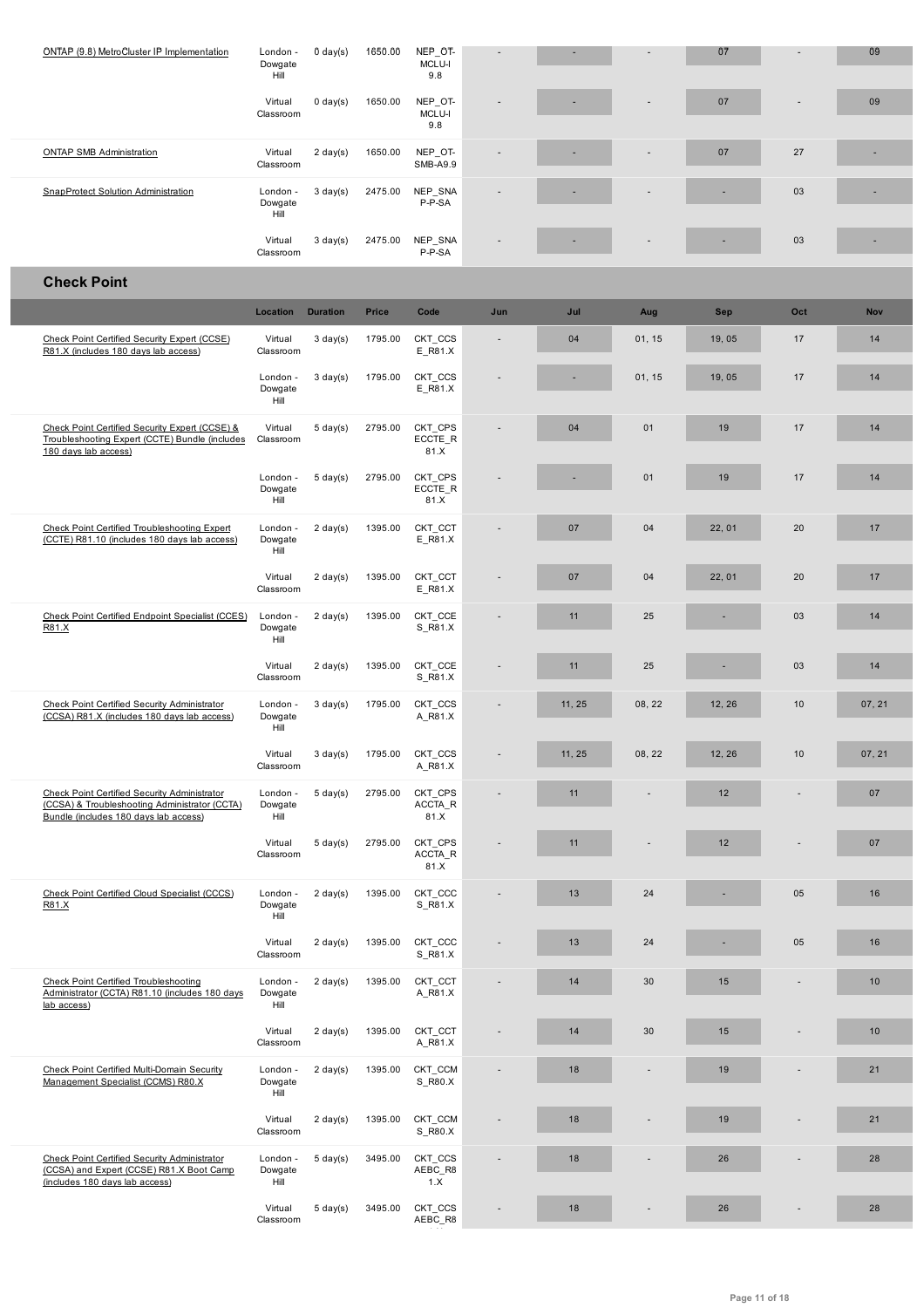| <b>OTIECK FOILL CERTIFY VIRUAL SYSTEM EXTERISION</b><br>(VSX) Specialist (CCVS) R80.X (includes 180<br>days lab access) | <b>Longon</b><br>Dowgate<br>Hill | z uay(s)           | 1999.UU | <u>UNT DOM</u><br>S_R80.X      |                          | ZU  |                          | $\mathbf{z}$ |     | 25         |
|-------------------------------------------------------------------------------------------------------------------------|----------------------------------|--------------------|---------|--------------------------------|--------------------------|-----|--------------------------|--------------|-----|------------|
|                                                                                                                         |                                  |                    |         |                                |                          |     |                          |              |     |            |
|                                                                                                                         | Virtual<br>Classroom             | $2 \text{ day}(s)$ | 1395.00 | CKT_CCV<br>S_R80.X             |                          | 20  | $\overline{\phantom{a}}$ | 21           |     | 23         |
| <b>Check Point Certified Automation Specialist</b><br>(CCAS) R80.X (includes 180 days lab access)                       | London -<br>Dowgate<br>Hill      | $2 \text{ day}(s)$ | 1395.00 | CKT_CCA<br>S_R80.X             |                          |     | 11                       | 22           |     | 03         |
|                                                                                                                         | Virtual<br>Classroom             | $2 \text{ day}(s)$ | 1395.00 | CKT_CCA<br>S_R80.X             |                          |     | 11                       | 22           |     | 03         |
| Check Point Certified Cloud Network Security<br>Expert for AWS (CNSE-AWS) R81.X                                         | Virtual<br>Classroom             | $2 \text{ day}(s)$ | 1395.00 | CKT CNS<br>EAWS_R8<br>1.X      |                          |     |                          | 01           | 24  |            |
|                                                                                                                         | London -<br>Dowgate<br>Hill      | $2 \text{ day}(s)$ | 1395.00 | CKT_CNS<br>EAWS_R8<br>1.X      |                          |     |                          |              | 24  |            |
| <b>Check Point Certified Cloud Network Security</b><br>Expert for Azure (CNSE-AZURE) R81.X                              | London -<br>Dowgate<br>Hill      | $2 \text{ day}(s)$ | 1395.00 | CKT CNS<br>EAZ_R81.<br>X       |                          |     |                          | 08           | 26  |            |
|                                                                                                                         | Virtual<br>Classroom             | $2 \text{ day}(s)$ | 1395.00 | CKT_CNS<br>EAZ_R81.<br>X       |                          |     |                          | 08           | 26  |            |
| <b>F5 Networks</b>                                                                                                      |                                  |                    |         |                                |                          |     |                          |              |     |            |
|                                                                                                                         | Location                         | <b>Duration</b>    | Price   | Code                           | Jun                      | Jul | Aug                      | <b>Sep</b>   | Oct | <b>Nov</b> |
| Administering BIG-IP and Configuring BIG-IP LTM<br>v.16.1: Local Traffic Manager Bundle                                 | Virtual<br>Classroom             | $5 \text{ day}(s)$ | 2995.00 | F5N_BIGI<br>PAD LTM<br>BDLE    | $\overline{\phantom{a}}$ | 04  | 08                       | 12           | 17  | 21         |
|                                                                                                                         | London -<br>Dowgate<br>Hill      | $5 \text{ day}(s)$ | 2995.00 | F5N BIGI<br>PAD LTM<br>$\_BDE$ |                          | ٠   | 08                       | 12           | 17  | 21         |
| Administering BIG-IP v.16.1                                                                                             | Virtual<br>Classroom             | $2 \text{ day}(s)$ | 1395.00 | F5N_BIG-<br>OP-ADMIN           |                          | 04  | 08                       | 12           | 17  | 21         |
|                                                                                                                         | London -<br>Dowgate<br>Hill      | $2 \text{ day}(s)$ | 1395.00 | F5N BIG-<br>OP-ADMIN           |                          |     | 08                       | 12           | 17  | 21         |
|                                                                                                                         | Arrow ECS<br>Dublin              | $2 \text{ day}(s)$ | 1395.00 | F5N BIG-<br>OP-ADMIN           |                          |     | 08                       | 12           | 17  | 21         |
| Configuring BIG-IP LTM: Local Traffic Manager<br>v.16.1                                                                 | Virtual<br>Classroom             | $3 \text{ day}(s)$ | 1995.00 | F5N_BIG-<br>LTM-CFG-<br>3      | $\overline{a}$           | 06  | 10                       | 14           | 19  | 23         |
|                                                                                                                         | London -<br>Dowgate<br>Hill      | $3 \text{ day}(s)$ | 1995.00 | F5N BIG-<br>LTM-CFG-<br>3      |                          |     | 10                       | 14           | 19  | 23         |
|                                                                                                                         | Arrow ECS<br>Dublin              | $3 \text{ day}(s)$ | 1995.00 | F5N BIG-<br>LTM-CFG-<br>3      |                          |     | 10                       | 14           | 19  | 23         |
| Automating BIG-IP with Ansible v.1.7                                                                                    | London -<br>Dowgate<br>Hill      | $2 \text{ day}(s)$ | 1395.00 | F5N BIG-<br><b>AUTO</b>        | $\overline{a}$           | 18  |                          |              |     | 14         |
|                                                                                                                         | Virtual<br>Classroom             | $2 \text{ day}(s)$ | 1395.00 | F5N_BIG-<br><b>AUTO</b>        | $\overline{a}$           | 18  |                          |              |     | 14         |
| Automating BIG-IP with AS3 v.1.7                                                                                        | London -<br>Dowgate<br>Hill      | $2 \text{ day}(s)$ | 1395.00 | F5N BIG-<br>AUTO-<br>AS3       |                          | 18  |                          |              |     | 14         |
|                                                                                                                         | Virtual<br>Classroom             | $2 \text{ day}(s)$ | 1395.00 | F5N BIG-<br>AUTO-<br>AS3       |                          | 18  |                          |              |     | 14         |
| Configuring BIG-IQ v.7.1 (Supports v.15.1 BIG-IP)                                                                       | London -<br>Dowgate<br>Hill      | $2 \text{ day}(s)$ | 1395.00 | F5N BIG-<br><b>CFG</b>         |                          | 20  |                          |              |     | 16         |
|                                                                                                                         | Virtual<br>Classroom             | $2 \text{ day}(s)$ | 1395.00 | F5N BIG-<br><b>CFG</b>         |                          | 20  |                          |              |     | 16         |
| Configuring BIG-IP DNS (formerly GTM) v.16.1                                                                            | London -<br>Dowgate<br>Hill      | $2 \text{ day}(s)$ | 1395.00 | F5N BIG-<br>DNS-I              |                          | 25  |                          |              | 03  | ٠          |
|                                                                                                                         |                                  |                    |         |                                |                          |     |                          |              |     |            |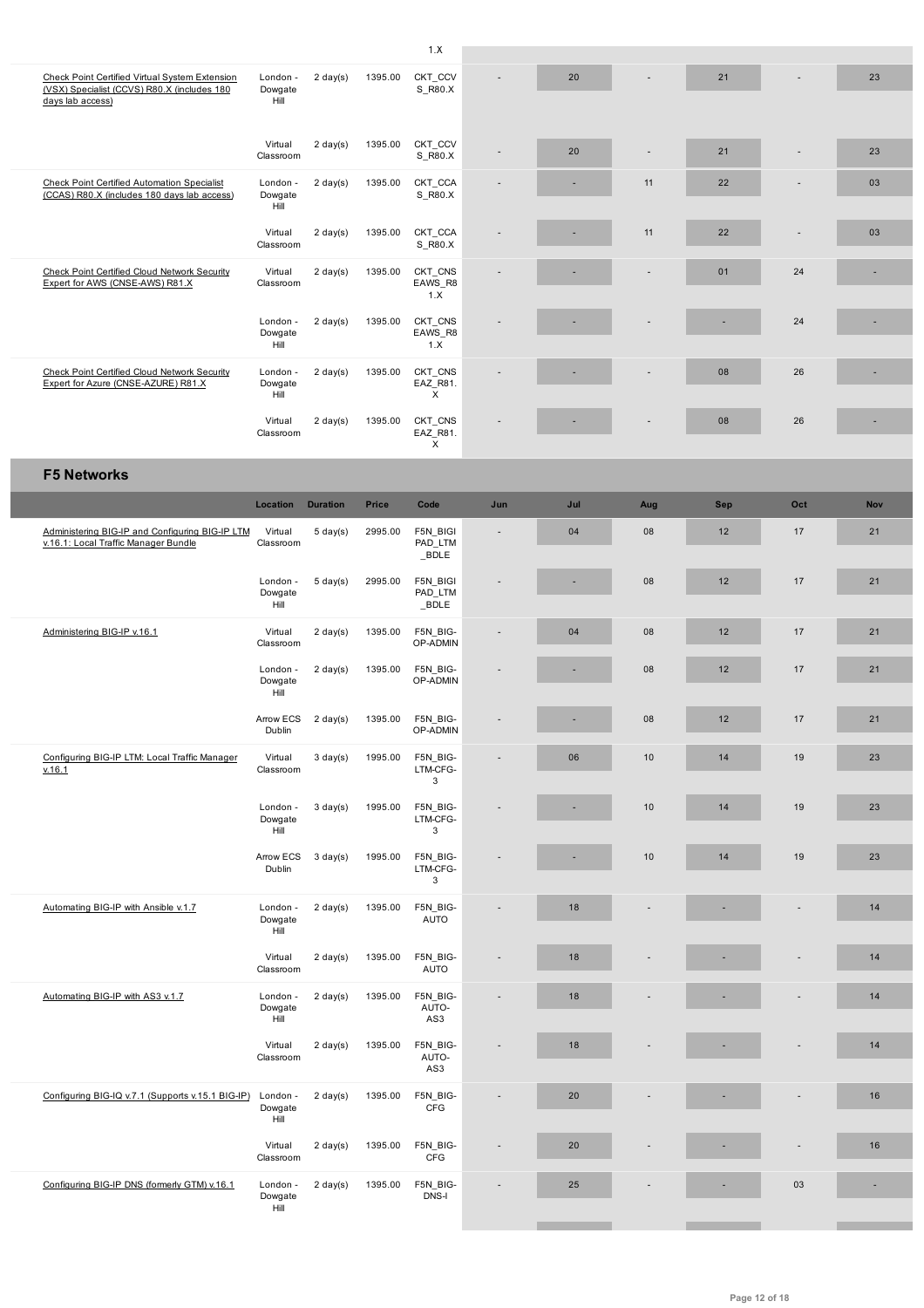| Configuring BIG-IP APM: Access Policy Manager                     | London -                    | $3 \text{ day}(s)$ | 1995.00 | F5N_BIG-                                |                          | 27  |                          |        | 05                              |     |
|-------------------------------------------------------------------|-----------------------------|--------------------|---------|-----------------------------------------|--------------------------|-----|--------------------------|--------|---------------------------------|-----|
| v.16.1                                                            | Dowgate<br>Hill             |                    |         | EGW-APM                                 |                          |     |                          |        |                                 |     |
|                                                                   | Virtual<br>Classroom        | $3 \text{ day}(s)$ | 1995.00 | F5N_BIG-<br>EGW-APM                     |                          | 27  |                          |        | 05                              |     |
| Configuring BIG-IP AFM: Advanced Firewall<br>Manager v.16.1       | London -<br>Dowgate<br>Hill | $2 \text{ day}(s)$ | 1395.00 | F5N_BIG-<br>AFM                         | $\overline{\phantom{a}}$ | 28  |                          |        | $\overline{a}$                  | 16  |
|                                                                   | Virtual<br>Classroom        | $2 \text{ day}(s)$ | 1395.00 | F5N BIG-<br>AFM                         |                          | 28  |                          |        | ÷,                              | 16  |
| Developing iRules for BIG-IP v.16.1                               | London -<br>Dowgate<br>Hill | $3 \text{ day}(s)$ | 1995.00 | F5N_BIG-<br>IRULE-<br><b>CFG</b>        |                          |     | 01                       |        | 10                              |     |
|                                                                   | Virtual<br>Classroom        | $3 \text{ day}(s)$ | 1995.00 | F5N BIG-<br>IRULE-<br>CFG               |                          |     | 01                       |        | 10                              |     |
| Securing Apps with F5 Solutions v.13.1                            | London -<br>Dowgate<br>Hill | $2 \text{ day}(s)$ | 1395.00 | F5N_BIG-<br>SEC-2                       |                          | ٠   | 01                       |        | ٠                               | 16  |
|                                                                   | Virtual<br>Classroom        | $2 \text{ day}(s)$ | 1395.00 | F5N_BIG-<br>SEC-2                       |                          |     | 01                       |        |                                 | 16  |
| Troubleshooting BIG-IP v.16.1                                     | London -<br>Dowgate<br>Hill | $2 \text{ day}(s)$ | 1395.00 | F5N_BIG-<br>TRBL-<br>INT <sub>2</sub>   |                          |     | 04                       |        | 13                              |     |
|                                                                   | Virtual<br>Classroom        | $2 \text{ day}(s)$ | 1395.00 | F5N_BIG-<br>TRBL-<br>INT <sub>2</sub>   |                          |     | 04                       |        | 13                              |     |
| Configuring F5 Advanced WAF (previously<br>licensed as ASM) v16.1 | London -<br>Dowgate<br>Hill | $4 \text{ day}(s)$ | 2695.00 | F5N_BIG-<br>AWF-CFG                     |                          |     |                          | 19     | 31                              |     |
|                                                                   | Virtual<br>Classroom        | $4 \text{ day}(s)$ | 2695.00 | F5N BIG-<br>AWF-CFG                     |                          |     |                          | 19     | 31                              |     |
|                                                                   | Arrow ECS<br>Dublin         | $4 \text{ day}(s)$ | 2695.00 | F5N_BIG-<br>AWF-CFG                     |                          |     |                          | 19     | 31                              |     |
|                                                                   |                             |                    |         |                                         |                          |     |                          |        |                                 |     |
| Configuring F5 SSL Orchestrator v.16.1                            | London -<br>Dowgate<br>Hill | $2 \text{ day}(s)$ | 1395.00 | F5N_BIG-<br>SSLO                        |                          |     |                          |        | 10                              |     |
|                                                                   | Virtual<br>Classroom        | $2 \text{ day}(s)$ | 1395.00 | F5N_BIG-<br>SSLO                        |                          |     |                          |        | 10                              | ٠   |
| Juniper                                                           |                             |                    |         |                                         |                          |     |                          |        |                                 |     |
|                                                                   | Location                    | <b>Duration</b>    | Price   | Code                                    | Jun                      | Jul | Aug                      | Sep    | Oct                             | Nov |
| Introduction to the Junos Operating System<br>(IJOS)              | London -<br>Dowgate<br>Hill | $3 \text{ day}(s)$ | 1750.00 | JUN_IJOS                                |                          | 11  |                          | 12, 26 |                                 | 21  |
|                                                                   | Virtual<br>Classroom        | $3 \text{ day}(s)$ | 1750.00 | JUN_IJOS                                | ٠                        | 11  | $\overline{\phantom{a}}$ | 12, 26 | $\centering \label{eq:reduced}$ | 21  |
| Junos Enterprise Switching (JEX)                                  | Virtual<br>Classroom        | $2 \text{ day}(s)$ | 1295.00 | JUN_JEX                                 |                          | 11  |                          | 19     |                                 | 28  |
|                                                                   | London -<br>Dowgate<br>Hill | $2 \text{ day}(s)$ | 1295.00 | JUN_JEX                                 |                          |     |                          | 19     |                                 | 28  |
| Juniper JNCIS-ENT (JEX and JIR - 4 days) Bundle                   | London -<br>Dowgate<br>Hill | $4 \text{ day}(s)$ | 2350.00 | JUN_JNCI<br>$S$ _ENT                    |                          | 11  |                          | 19     |                                 | 28  |
|                                                                   | Virtual<br>Classroom        | $4 \text{ day}(s)$ | 2350.00 | JUN_JNCI<br>S_ENT                       |                          | 11  |                          | 19     |                                 | 28  |
| Junos Intermediate Routing (JIR)                                  | Virtual<br>Classroom        | $2 \text{ day}(s)$ | 1295.00 | $\ensuremath{\mathsf{JUN\_JIR}}\xspace$ |                          | 13  |                          | 21     |                                 | 30  |
|                                                                   | London -<br>Dowgate<br>Hill | $2 \text{ day}(s)$ | 1295.00 | JUN_JIR                                 |                          |     |                          | 21     |                                 | 30  |

I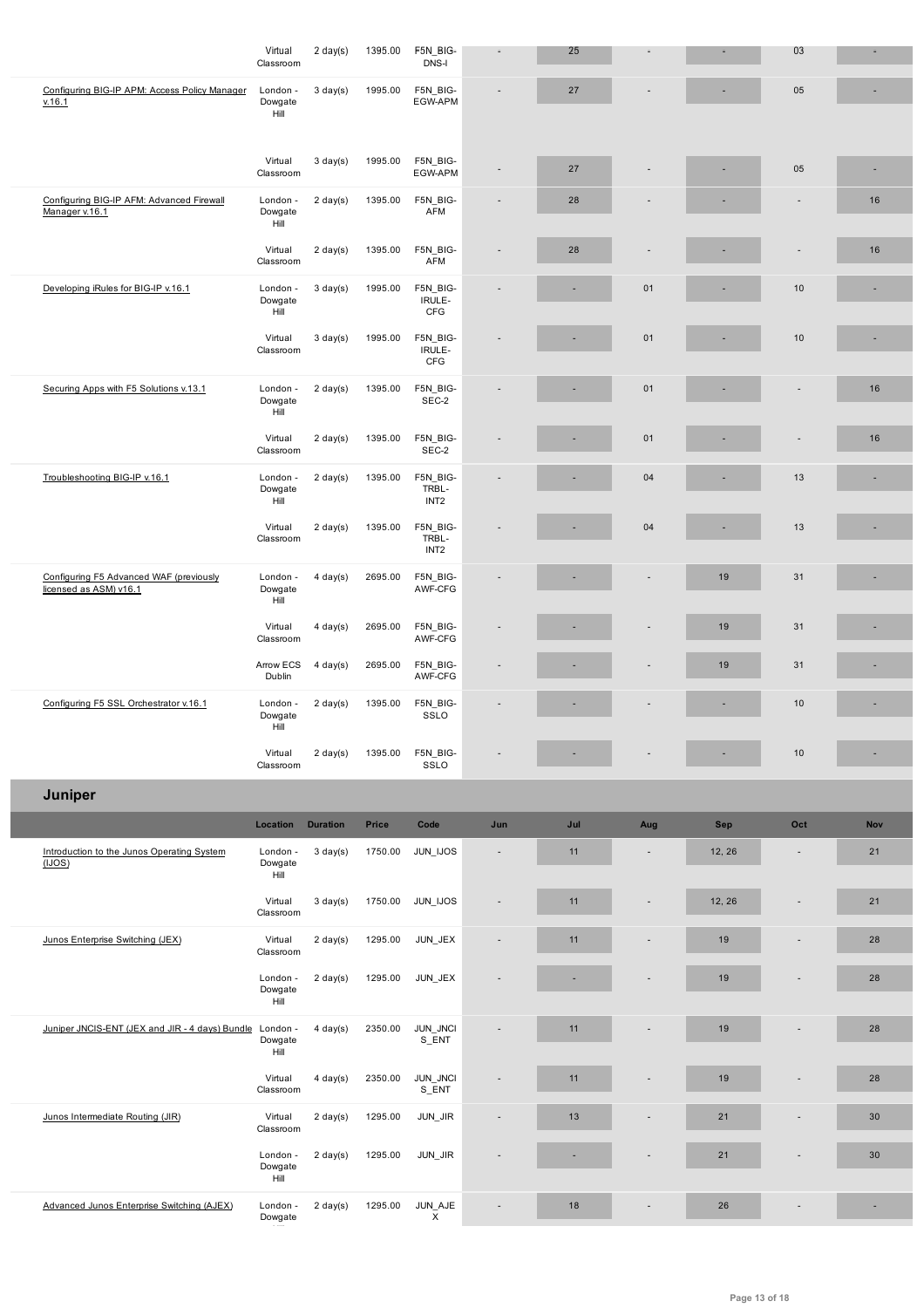|                                               | Classroom                   | z uayio)           |              | ᢋᢅ                      |                                 |     |                          |            |                          |            |
|-----------------------------------------------|-----------------------------|--------------------|--------------|-------------------------|---------------------------------|-----|--------------------------|------------|--------------------------|------------|
| Juniper Security (JSEC)                       | London -<br>Dowgate<br>Hill | $5 \text{ day}(s)$ | 2995.00      | JUN_JSE<br>C            |                                 | 18  | ٠                        | 26         | $\overline{\phantom{a}}$ | 14         |
|                                               |                             |                    |              |                         |                                 |     |                          |            |                          |            |
|                                               | Virtual<br>Classroom        | $5 \text{ day}(s)$ | 2995.00      | JUN_JSE<br>C            |                                 | 18  | ٠                        | 26         | $\blacksquare$           | 14         |
| Advanced Junos Enterprise Routing (AJER)      | London -<br>Dowgate<br>Hill | $5 \text{ day}(s)$ | 2995.00      | JUN_AJE<br>R            |                                 | 25  |                          |            | 03                       |            |
|                                               | Virtual<br>Classroom        | $5 \text{ day}(s)$ | 2995.00      | JUN_AJE<br>R            | $\overline{a}$                  | 25  |                          |            | 03                       |            |
| Junos Service Provider Switching (JSPX)       | London -<br>Dowgate<br>Hill | $2 \text{ day}(s)$ | 1295.00      | JUN_JSP<br>X            |                                 |     | 01                       |            | 24                       |            |
|                                               | Virtual<br>Classroom        | $2 \text{ day}(s)$ | 1295.00      | JUN_JSP<br>X            |                                 |     | 01                       |            | 24                       |            |
| <b>Advanced Juniper Security (AJSEC)</b>      | London -<br>Dowgate<br>Hill | $4$ day(s)         | 2350.00      | JUN_AJS<br>EC           |                                 |     | 08                       |            | 31                       |            |
|                                               | Virtual<br>Classroom        | $4$ day(s)         | 2350.00      | JUN_AJS<br>EC           |                                 |     | 08                       |            | 31                       |            |
| Introduction to Juniper Security (IJSEC)      | London -<br>Dowgate<br>Hill | $3$ day(s)         | 1995.00      | JUN IJSE<br>$\mathbf C$ |                                 |     | 08                       | 19         |                          | 07         |
|                                               | Virtual<br>Classroom        | $3 \text{ day}(s)$ | 1995.00      | JUN_IJSE<br>C           |                                 |     | 08                       | 19         |                          | 07         |
| Juniper Cloud Fundamentals (JCF)              | London -<br>Dowgate<br>Hill | $3$ day(s)         | 1995.00      | JUN_JCF                 |                                 |     | 31                       |            |                          | 21         |
|                                               | Virtual<br>Classroom        | $3 \text{ day}(s)$ | 1995.00      | JUN_JCF                 |                                 |     | 31                       |            |                          | 21         |
| Junos MPLS Fundamentals (JMF)                 | London -<br>Dowgate<br>Hill | $2 \text{ day}(s)$ | 1295.00      | JUN_JMF                 |                                 |     |                          |            |                          | 24         |
|                                               | Virtual<br>Classroom        | $2 \text{ day}(s)$ | 1295.00      | JUN_JMF                 |                                 |     |                          |            |                          | 24         |
| <b>Veritas</b>                                |                             |                    |              |                         |                                 |     |                          |            |                          |            |
|                                               | Location                    | <b>Duration</b>    | <b>Price</b> | Code                    | Jun                             | Jul | Aug                      | <b>Sep</b> | Oct                      | <b>Nov</b> |
| Veritas NetBackup 10.0: Administration        | Virtual<br>Classroom        | $5 \text{ day}(s)$ | 2800.00      | VER_NB-<br>$10.0 - A$   | $\overline{\phantom{a}}$        | 11  | $\overline{\phantom{a}}$ | 12         | $\overline{\phantom{a}}$ | 14         |
|                                               | London -<br>Dowgate<br>Hill | $5 \text{ day}(s)$ | 2800.00      | VER_NB-<br>$10.0 - A$   |                                 | 11  | ٠                        | 12         |                          | 14         |
| Veritas NetBackup 9.1 Advanced Administration | London -<br>Dowgate<br>Hill | $5 \text{ day}(s)$ | 2800.00      | VER_NB-<br>9.1AA        |                                 |     |                          | 19         |                          | 21         |
|                                               | Virtual<br>Classroom        | $5 \text{ day}(s)$ | 2800.00      | VER_NB-<br>9.1AA        | ٠                               |     |                          | 19         |                          | 21         |
| <b>Microsoft</b>                              |                             |                    |              |                         |                                 |     |                          |            |                          |            |
|                                               | Location                    | <b>Duration</b>    | <b>Price</b> | Code                    | Jun                             | Jul | Aug                      | <b>Sep</b> | Oct                      | <b>Nov</b> |
| AZ-104: Microsoft Azure Administrator         | Virtual<br>Classroom        | $4 \text{ day}(s)$ | 2195.00      | MCS_AZ1<br>04T00        | $\overline{a}$                  | 11  | 08                       | 05         | 03                       | 07         |
| MD-101: Managing Modern Desktops              | Virtual<br>Classroom        | $5 \text{ day}(s)$ | 2895.00      | MCS_MD1<br>01           |                                 | 18  | 01, 15                   | 12, 26     | 10, 24                   | 07, 21     |
| <b>Microsoft Security Operations Analyst</b>  | Virtual<br>Classroom        | $4 \text{ day}(s)$ | 2195.00      | MCS_SC-<br>200T00       | $\centering \label{eq:reduced}$ | 18  | 15                       | 19         | 17                       | 14         |
| Microsoft Teams Voice Engineer                | Virtual                     | $3 \text{ day}(s)$ | 1895.00      | MCS_MS-                 | $\overline{\phantom{a}}$        | 18  | 30                       | 19         | 17                       | 21         |
|                                               | Classroom                   |                    |              | 720T00                  |                                 |     |                          |            |                          |            |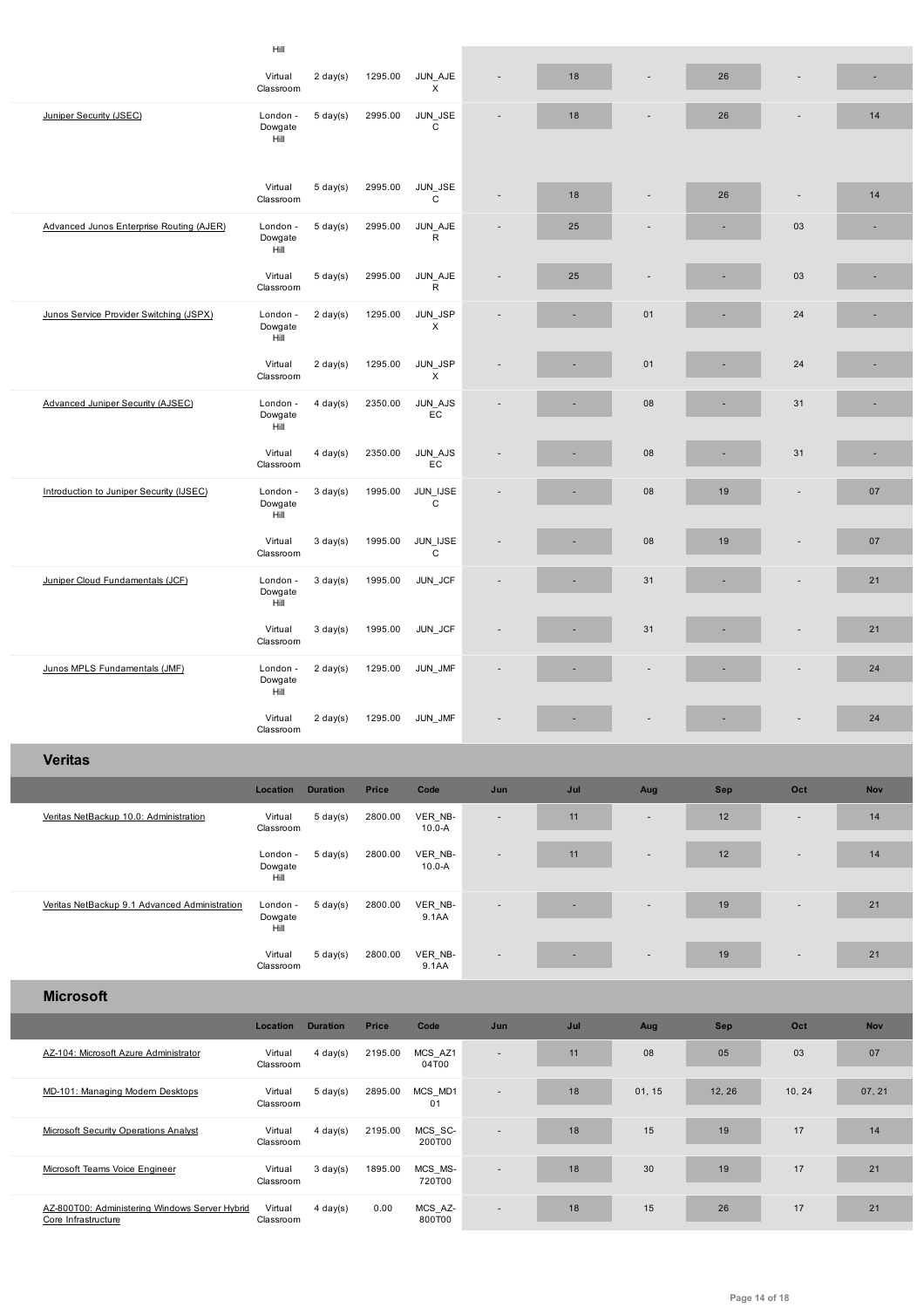| Designing and Implementing a Data Science<br>Solution on Azure                        | Virtual<br>Classroom        | $3 \text{ day}(s)$                 | 1895.00      | MCS DP-<br>100T01 |     | 25  | 30     | 26     | 24         | 28         |
|---------------------------------------------------------------------------------------|-----------------------------|------------------------------------|--------------|-------------------|-----|-----|--------|--------|------------|------------|
| MS-100T00: Microsoft 365 Identity and Services                                        | Virtual<br>Classroom        | $5 \text{ day}(s)$                 | 2895.00      | MCS MS1<br>00     |     | 25  | 08, 22 | 05, 19 | 03, 17, 31 | 14, 28     |
| MS-101: Microsoft 365 Mobility and Security                                           | Virtual<br>Classroom        | $5 \text{ day}(s)$                 | 2895.00      | MCS MS1<br>01     |     | 25  | 08, 22 | 05, 26 | 10, 24     | 07, 28     |
| Microsoft 365 Messaging                                                               | Virtual<br>Classroom        | $5 \text{ day}(s)$                 | 2895.00      | MCS MS-<br>203T00 |     | 25  | 01, 22 | 12, 26 | 10, 24     | 07, 28     |
| MS-700T00: Managing Microsoft Teams                                                   | Virtual<br>Classroom        | $4$ day(s)                         | 2195.00      | MCS MS7<br>00     |     | 25  | 22     | 26     | 24         | 21         |
| AZ-040T00: Automating Administration with<br>PowerShell                               | Virtual<br>Classroom        | $5 \text{ day}(s)$                 | 2795.00      | MCS_AZ-<br>040T00 |     | 25  | 15     | 26     | 31         | 21         |
|                                                                                       | Arrow ECS<br>Harrogate      | $5 \text{ day}(s)$                 | 2795.00      | MCS AZ-<br>040T00 |     | 25  | 15     | 26     | 31         | 21         |
| AZ-600T00: Configuring and Operating a Hybrid<br>Cloud with Microsoft Azure Stack Hub | Virtual<br>Classroom        | $4$ day(s)                         | 2195.00      | MCS_AZ-<br>600T00 |     | 25  | 22     | 19     | 24         | 21         |
| AZ-801T00: Configuring Windows Server Hybrid<br><b>Advanced Services</b>              | Virtual<br>Classroom        | $4$ day(s)                         | 0.00         | MCS AZ-<br>801T00 |     | 25  | 25     | 26     | 24         | 28         |
| PL-300T00: Microsoft Power BI Data Analyst                                            | Virtual<br>Classroom        | $2.5$ day(s)                       | 1795.00      | MCS PL-<br>300T00 |     | 27  | 22     | 19     | 24         | 21         |
|                                                                                       | London -<br>Dowgate<br>Hill | $3 \text{ day}(s)$                 | 1795.00      | MCS PL-<br>300T00 |     | 27  | 22     | 19     | 24         | 21         |
| AZ-900: Microsoft Azure Fundamentals                                                  | Virtual                     | 1 day(s)                           | 750.00       | MCS_AZ9           |     | 29  | 26     | 30     | 28         | 18         |
|                                                                                       | Classroom                   |                                    |              | 00                |     |     |        |        |            |            |
| MS-900: Microsoft 365 Fundamentals                                                    | Virtual<br>Classroom        | $1$ day(s)                         | 750.00       | MCS MS9<br>00     |     | 29  | 26     | 30     | 28         | 25         |
| Designing and Implementing Microsoft DevOps<br>Solutions                              | Virtual<br>Classroom        | $5 \text{ day}(s)$                 | 2895.00      | MCS_AZ-<br>400T00 |     |     | 01     | 05     | 03, 31     | 28         |
| Designing and Implementing Microsoft Azure<br><b>Networking Solutions</b>             | Virtual<br>Classroom        | $3 \text{ day}(s)$                 | 1895.00      | MCS_AZ-<br>700T00 |     |     | 01     | 06     | 03         | 01         |
| Designing and Implementing a Microsoft Azure AI<br>Solution                           | Virtual<br>Classroom        | $5 \text{ day}(s)$                 | 2195.00      | MCS AI-<br>102T00 |     |     | 15     |        | 24         |            |
| AZ-140T00: Configuring and operating Windows<br>Virtual Desktop on Microsoft Azure    | Virtual<br>Classroom        | $4$ day(s)                         | 2195.00      | MCS_AZ-<br>140T00 |     |     | 15     | 19     | 17         | 14         |
| Microsoft Identity and Access Administrator                                           | Virtual<br>Classroom        | 4 day(s)                           | 2195.00      | MCS_SC-<br>300T00 |     |     | 15     | 12     | 10         | 07         |
| Microsoft Information Protection Administrator                                        | Virtual<br>Classroom        | $2 \text{ day}(s)$                 | 1395.00      | MCS_SC-<br>400T00 |     |     | 18     | 22     | 20         | 10, 17     |
| AZ-120T00: Planning and Administering Microsoft<br>Azure for SAP Workloads            | Virtual<br>Classroom        | $4$ day(s)                         | 2195.00      | MCS_AZ-<br>120T00 |     |     | 23     |        | 17         |            |
| Data Engineering on Microsoft Azure                                                   | Virtual<br>Classroom        | $4$ day(s)                         | 2195.00      | MCS_DP-<br>203T00 |     |     | 30     |        | 17         |            |
| MS-500: Microsoft 365 Security Administrator                                          | Virtual<br>Classroom        | $4$ day(s)                         | 2195.00      | MCS_MS5<br>00     |     |     | 30     |        |            | 28         |
| AZ-204: Developing Solutions for Microsoft Azure                                      | Virtual<br>Classroom        | $5 \text{ day}(s)$                 | 2895.00      | MCS_AZ2<br>04T00  |     |     |        | 05     |            | ٠          |
| <b>Microsoft Azure Security Technologies</b>                                          | Virtual<br>Classroom        | $4$ day(s)                         | 2195.00      | MCS AZ5<br>00     |     |     |        | 12     |            | 07         |
| Microsoft Azure AI Fundamentals                                                       | Virtual<br>Classroom        | 1 day(s)                           | 750.00       | MCS AI-<br>900T00 |     |     |        | 23     |            | ۰          |
| AZ-220T00: Microsoft Azure IoT Developer                                              | Virtual<br>Classroom        | $4$ day(s)                         | 2195.00      | MCS_AZ-<br>220T00 |     |     |        | 26     |            |            |
| <b>SOPHOS</b>                                                                         |                             |                                    |              |                   |     |     |        |        |            |            |
|                                                                                       | Location                    | <b>Duration</b>                    | <b>Price</b> | Code              | Jun | Jul | Aug    | Sep    | Oct        | <b>Nov</b> |
| Sophos Certified Architect Central EndPoint and<br>Server                             | London -<br>Dowgate<br>Hill | $3 \text{ day}(s)$                 | 1500.00      | SOP_CAC<br>ES     |     | 18  |        |        | 10         |            |
|                                                                                       | $\sim$ 100 $\sim$           | $\sim$ 100 $\sim$<br>$\sim$ $\sim$ |              |                   |     |     |        |        |            |            |
|                                                                                       |                             |                                    |              |                   |     |     |        |        |            |            |

 $\overline{a}$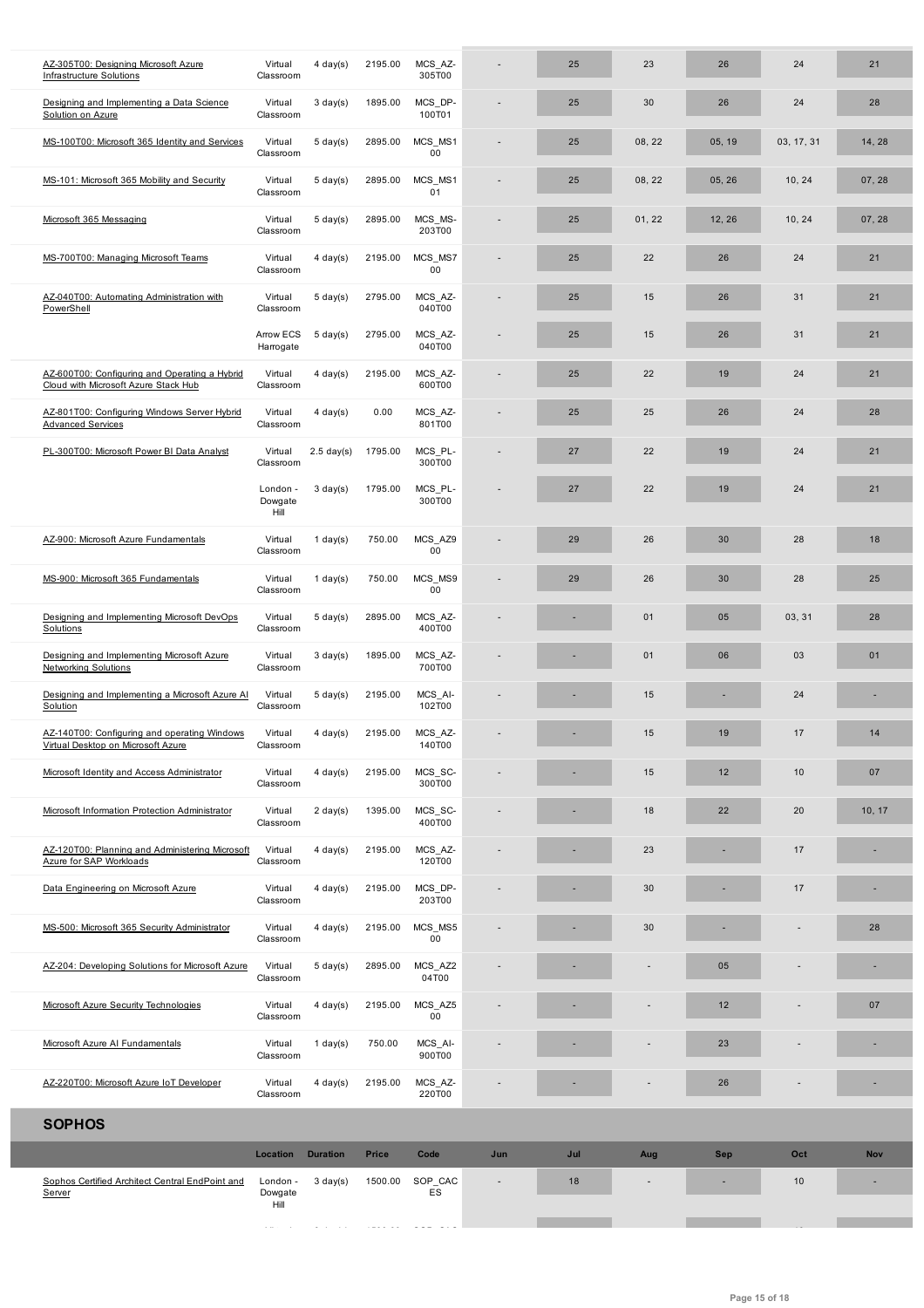| <b>Sophos Firewall Certified Architect</b>                                                                     | London -<br>Dowgate<br>Hill | $3 \text{ day}(s)$ | 1500.00      | SOP_FCE<br><b>ACH</b> |     |     |     |            | 03  |            |
|----------------------------------------------------------------------------------------------------------------|-----------------------------|--------------------|--------------|-----------------------|-----|-----|-----|------------|-----|------------|
|                                                                                                                | Virtual<br>Classroom        | $3 \text{ day}(s)$ | 1500.00      | SOP FCE<br><b>ACH</b> |     | ٠   |     |            | 03  | ×.         |
| <b>Citrix</b>                                                                                                  |                             |                    |              |                       |     |     |     |            |     |            |
|                                                                                                                | Location                    | <b>Duration</b>    | <b>Price</b> | Code                  | Jun | Jul | Aug | <b>Sep</b> | Oct | <b>Nov</b> |
| CNS-223: Implement Citrix ADC 13.x                                                                             | London -<br>Dowgate<br>Hill | $0 \text{ day}(s)$ | 2075.00      | CTX CNS-<br>223       |     | 18  |     | 26         |     | 14         |
|                                                                                                                | Virtual<br>Classroom        | $0 \text{ day}(s)$ | 2075.00      | CTX_CNS-<br>223       |     | 18  |     | 26         |     | 14         |
| CNS-225: Deploy and Manage Citrix ADC 13.x<br>with Traffic Management                                          | London -<br>Dowgate<br>Hill | $0 \text{ day}(s)$ | 2795.00      | CTX CNS-<br>225       |     | 18  |     | 26         |     | 14         |
|                                                                                                                | Virtual<br>Classroom        | $0 \text{ day}(s)$ | 2795.00      | CTX_CNS-<br>225       |     | 18  |     | 26         |     | 14         |
| CNS-227: Deploy and Manage Citrix ADC 13.x<br>with Citrix Gateway                                              | London -<br>Dowgate<br>Hill | $0 \text{ day}(s)$ | 2795.00      | CTX CNS-<br>227       |     | 18  |     | 26         |     | 14         |
|                                                                                                                | Virtual<br>Classroom        | $0 \text{ day}(s)$ | 2795.00      | CTX CNS-<br>227       |     | 18  |     | 26         |     | 14         |
| CNS-224: Implement Citrix ADC 13.x with Traffic<br>Management                                                  | London -<br>Dowgate<br>Hill | $0 \text{ day}(s)$ | 1675.00      | CTX CNS-<br>224       |     | 21  |     | 29         |     | 17         |
|                                                                                                                | Virtual<br>Classroom        | $0 \text{ day}(s)$ | 1675.00      | CTX_CNS-<br>224       |     | 21  |     | 29         |     | 17         |
| CNS-226: Implement Citrix ADC 13.x with Citrix<br>Gateway                                                      | London -<br>Dowgate<br>Hill | $0 \text{ day}(s)$ | 1675.00      | CTX_CNS-<br>226       |     | 21  |     | 29         |     | 17         |
|                                                                                                                | Virtual<br>Classroom        | $0 \text{ day}(s)$ | 1675.00      | CTX_CNS-<br>226       |     | 21  |     | 29         |     | 17         |
| Citrix Virtual Apps and Desktops 7 Assessment,<br>Design and Advanced Configuration                            | London -<br>Dowgate<br>Hill | $0 \text{ day}(s)$ | 2795.00      | CTX CWS<br>$-415$     |     | 25  |     |            |     |            |
|                                                                                                                | Virtual<br>Classroom        | $0 \text{ day}(s)$ | 2795.00      | CTX_CWS<br>$-415$     |     | 25  |     |            |     |            |
| Citrix Virtual Apps and Desktops 7 Administration<br>On-Premises and in Citrix Cloud                           | London -<br>Dowgate<br>Hill | $5 \text{ day}(s)$ | 2795.00      | CTX CWS<br>$-215$     |     |     | 01  |            | 10  | 28         |
|                                                                                                                | Virtual<br>Classroom        | $5 \text{ day}(s)$ | 2795.00      | CTX_CWS<br>$-215$     |     |     | 01  | 05         | 10  | 28         |
| Citrix Virtual Apps and Desktops 7 Advanced<br>Deployment, Troubleshooting, Security and<br>Administration     | London -<br>Dowgate<br>Hill | $0 \text{ day}(s)$ | 2075.00      | CTX CWS<br>$-313$     |     |     | 08  |            | 17  | Ē.         |
|                                                                                                                | Virtual<br>Classroom        | $0 \text{ day}(s)$ | 2075.00      | CTX_CWS<br>$-313$     |     |     | 08  |            | 17  |            |
| Citrix Virtual Apps and Desktops 7 Advanced<br>Administration                                                  | London -<br>Dowgate<br>Hill | $0 \text{ day}(s)$ | 2795.00      | CTX CWS<br>$-315$     |     |     | 08  |            | 17  | ×,         |
|                                                                                                                | Virtual<br>Classroom        | $0 \text{ day}(s)$ | 2795.00      | CTX_CWS<br>$-315$     |     |     | 08  |            | 17  |            |
| Citrix Virtual Apps and Desktops 7 Advanced<br>Deployment, Troubleshooting, Security and PVS<br>Administration | London -<br>Dowgate<br>Hill | $0 \text{ day}(s)$ | 2795.00      | CTX_CWS<br>$-317$     |     |     | 08  |            | 17  |            |
|                                                                                                                | Virtual<br>Classroom        | $0 \text{ day}(s)$ | 2795.00      | CTX_CWS<br>$-317$     |     |     | 08  |            | 17  |            |
| Citrix App Layering and WEM Administration                                                                     | London -<br>Dowgate<br>Hill | $0 \text{ day}(s)$ | 1675.00      | CTX_CWS<br>$-314$     |     |     | 11  |            | 20  | E.         |
|                                                                                                                | Virtual<br>Classroom        | $0 \text{ day}(s)$ | 1675.00      | CTX CWS<br>$-314$     |     |     | 11  |            | 20  | ×.         |
| CWS-316: Citrix Provisioning 7 Administration                                                                  | London -<br>Dowgate         | $0 \text{ day}(s)$ | 1675.00      | CTX_CWS<br>$-316$     |     | ٠   | 11  |            | 20  | ٠          |

Ī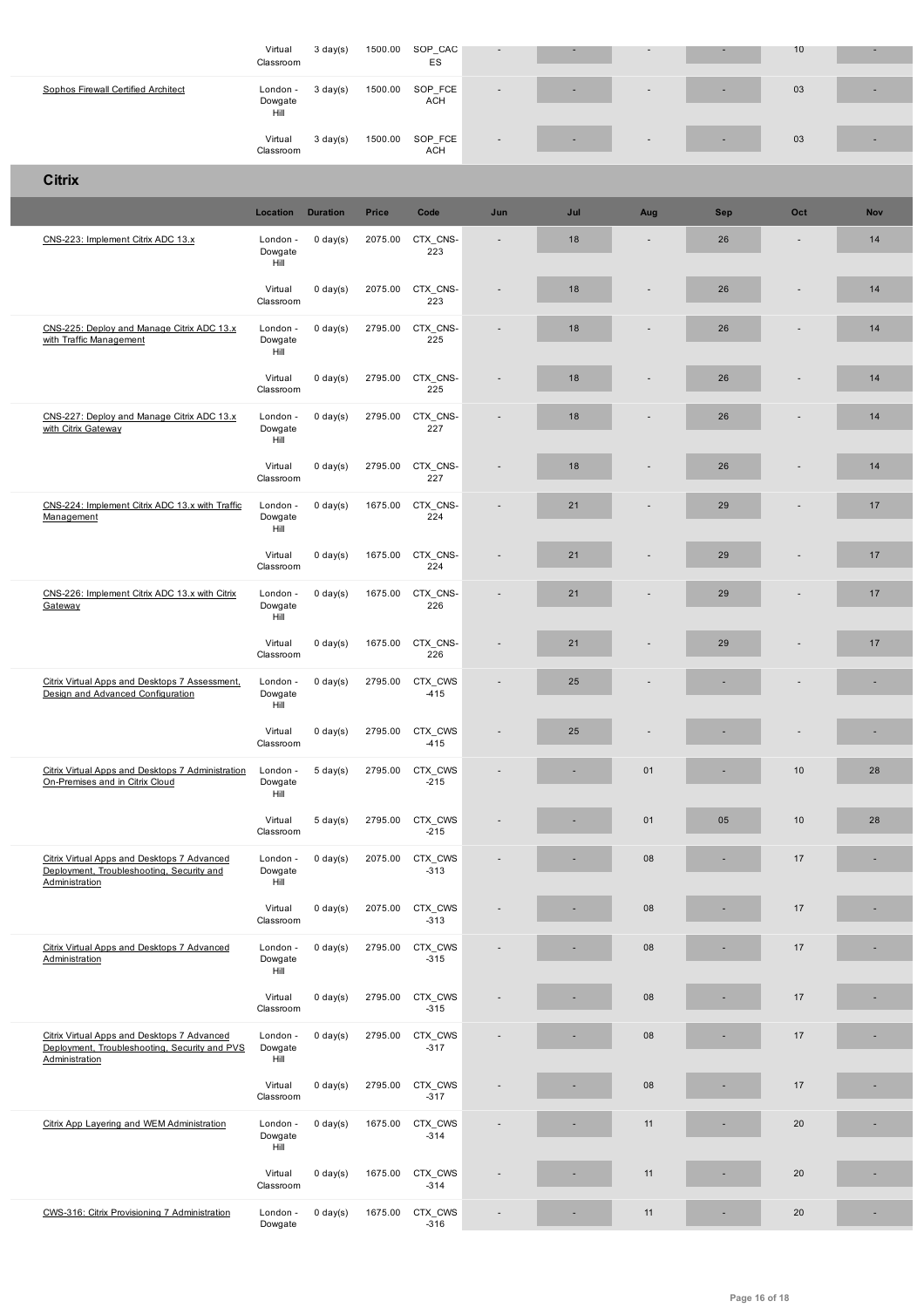|                                                                                                  | Virtual                              | U day(s)           |              | 16/5.00 CIX CWS   |     |     | 11  |            | 20   |            |
|--------------------------------------------------------------------------------------------------|--------------------------------------|--------------------|--------------|-------------------|-----|-----|-----|------------|------|------------|
|                                                                                                  | Classroom                            |                    |              | $-316$            |     |     |     |            |      |            |
| CEM-205: Manage Citrix Endpoint Management                                                       | London -<br>Dowgate<br>Hill          | $3 \text{ day}(s)$ | 2075.00      | CTX CEM<br>$-205$ |     |     | 15  |            |      | 07         |
|                                                                                                  | Virtual<br>Classroom                 | $3 \text{ day}(s)$ | 2075.00      | CTX CEM<br>$-205$ |     |     | 15  |            |      | 07         |
| Citrix Virtual Apps and Desktops 7, App Layering,<br>and WEM Administration (Fast-Track)         | London -<br>Dowgate<br>Hill          | $0 \text{ day}(s)$ | 2995.00      | CTX CMB<br>$-318$ |     |     | 15  |            | 24   |            |
|                                                                                                  | Virtual<br>Classroom                 | $0 \text{ day}(s)$ | 2995.00      | CTX CMB<br>$-318$ |     |     | 15  |            | 24   | ٠          |
| Deploy and Manage Citrix SD-WAN 11.x                                                             | London -<br>Dowgate<br>Hill          | $0 \text{ day}(s)$ | 2075.00      | CTX CNS-<br>231   |     |     | 15  |            |      | 07         |
|                                                                                                  | Virtual<br>Classroom                 | $0 \text{ day}(s)$ | 2075.00      | CTX CNS-<br>231   |     |     | 15  |            |      | 07         |
| Citrix ADC 12.x Advanced Concepts - Secure Web<br>Applications                                   | London -<br>Dowgate<br>Hill          | $0 \text{ day}(s)$ | 2075.00      | CTX CNS-<br>318   |     |     | 15  |            | 24   |            |
|                                                                                                  | Virtual<br>Classroom                 | $0 \text{ day}(s)$ | 2075.00      | CTX CNS-<br>318   |     |     | 15  |            | 24   |            |
| Citrix ADC 12.x Advanced Concepts - Security,<br>Management and Optimization                     | London -<br>Dowgate<br>Hill          | $0 \text{ day}(s)$ | 2795.00      | CTX CNS-<br>320   |     |     | 15  |            | 24   | ٠          |
|                                                                                                  | Virtual<br>Classroom                 | $0 \text{ day}(s)$ | 2795.00      | CTX CNS-<br>320   |     |     | 15  |            | 24   |            |
| Citrix ADC 12.x Advanced Concepts -<br>Management and Optimization                               | London -<br>Dowgate<br>Hill          | $0 \text{ day}(s)$ | 1675.00      | CTX_CNS-<br>319   |     |     | 18  |            | 27   |            |
|                                                                                                  | Virtual<br>Classroom                 | $0 \text{ day}(s)$ | 1675.00      | CTX CNS-<br>319   |     |     | 18  |            | 27   |            |
| Moving to the Citrix Virtual Apps and Desktops<br>Service on Citrix Cloud                        | London -<br>Dowgate<br>Hill          | $0 \text{ day}(s)$ | 2075.00      | CTX CXD-<br>250   |     |     |     | 19         |      | 21         |
|                                                                                                  | Virtual<br>Classroom                 | $0 \text{ day}(s)$ | 2075.00      | CTX CXD-<br>250   |     |     |     | 19         |      | 21         |
| Moving to the Citrix Virtual Apps and Desktops<br>Service on Citrix Cloud with Microsoft Azure   | London - 0 day(s)<br>Dowgate<br>Hill |                    | 2795.00      | CTX CXD-<br>252   |     |     |     | 19         |      | 21         |
|                                                                                                  | Virtual<br>Classroom                 | $0 \text{ day}(s)$ | 2795.00      | CTX_CXD-<br>252   |     |     |     | 19         |      | 21         |
| Moving to the Cltrix Virtual Apps and Desktop<br>Service on Citrix Cloud with Amazon Web Service | London -<br>Dowgate<br>Hill          | $0 \text{ day}(s)$ | 2795.00      | CTX_CXD-<br>254   |     |     |     | 19         |      | 21         |
|                                                                                                  | Virtual<br>Classroom                 | $0 \text{ day}(s)$ | 2795.00      | CTX_CXD-<br>254   |     |     |     | 19         |      | 21         |
| Citrix Virtual Apps and Desktops Service on<br>Microsoft Azure                                   | London -<br>Dowgate<br>Hill          | $0 \text{ day}(s)$ | 1675.00      | CTX_CXD-<br>251   |     |     |     | 22         |      | 24         |
|                                                                                                  | Virtual<br>Classroom                 | $0 \text{ day}(s)$ | 1675.00      | CTX_CXD-<br>251   |     |     |     | 22         |      | 24         |
| Citrix Virtual Apps and Desktops Service on<br><b>Amazon Web Services</b>                        | London -<br>Dowgate<br>Hill          | $0 \text{ day}(s)$ | 1675.00      | CTX_CXD-<br>253   |     |     |     | 22         |      | 24         |
|                                                                                                  | Virtual<br>Classroom                 | $0 \text{ day}(s)$ | 1675.00      | CTX_CXD-<br>253   |     |     |     | 22         |      | 24         |
| Citrix Networking Assessment, Design, and<br><b>Advanced Configuration</b>                       | London -<br>Dowgate<br>Hill          | $0 \text{ day}(s)$ | 2795.00      | CTX_CNS-<br>420   |     |     |     |            | $10$ | ×,         |
|                                                                                                  | Virtual<br>Classroom                 | $5 \text{ day}(s)$ | 2795.00      | CTX_CNS-<br>420   |     |     |     |            | 10   |            |
| <b>DevOps Institute</b>                                                                          |                                      |                    |              |                   |     |     |     |            |      |            |
|                                                                                                  | Location                             | <b>Duration</b>    | <b>Price</b> | Code              | Jun | Jul | Aug | <b>Sep</b> | Oct  | <b>Nov</b> |
|                                                                                                  |                                      |                    |              |                   |     |     |     |            |      |            |